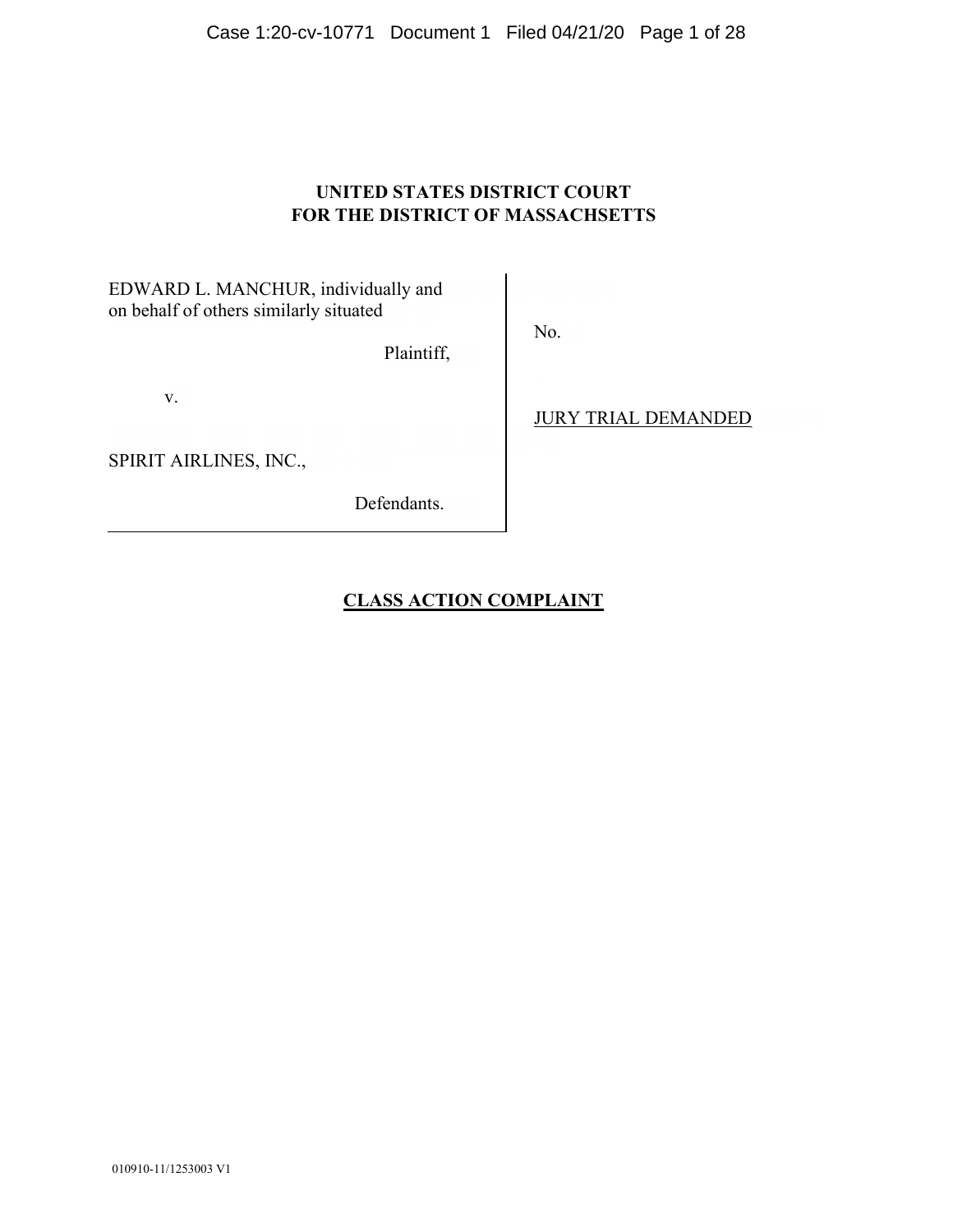Plaintiff, Edward L. Manchur, individually and on behalf of all others similarly situated, brings this action against Defendants Spirit Airlines, Inc. ("Spirit"), based upon personal knowledge as to his own actions and based upon the investigation of counsel regarding all other matters, complains as follows:

# **I. NATURE OF ACTION**

1. The United States is experiencing unprecedented hardship because of the novel coronavirus COVID-19. Social distancing is the norm, individuals are required to or rationally and conservatively elect to shelter in place, unemployment is burgeoning, and the vast majority of Americans are now subject to a travel restrictions or some form of "quarantine."

2. As a result of the foregoing, COVID-19 has particularly impacted travel, including air travel.

3. Spirit has slashed its flight schedules, resulting in thousands of flight cancellations for thousands of passengers. In addition to the difficulties these passengers are already experiencing, unconscionably, Spirit has added to these difficulties by refusing to issue monetary refunds to passengers whose flights Spirit has canceled. It does so even though all airline passengers are entitled to a refund if the airline cancels a flight, regardless of the reason the airline cancels the flight. Instead, Spirit represents as follows (on its website https://customersupport.spirit.com/hc/en-us/articles/360006722717-COVID-19-Frequently-Asked-Questions): *"We are not issuing refunds at this time, however, we are providing full value of your reservation in the form of a Reservation Credit good for 6 months."*

4. The need for monetary refunds over travel vouchers is pressing during this time of crisis. Travel vouchers provide little security in this public crisis, particularly where many

-1-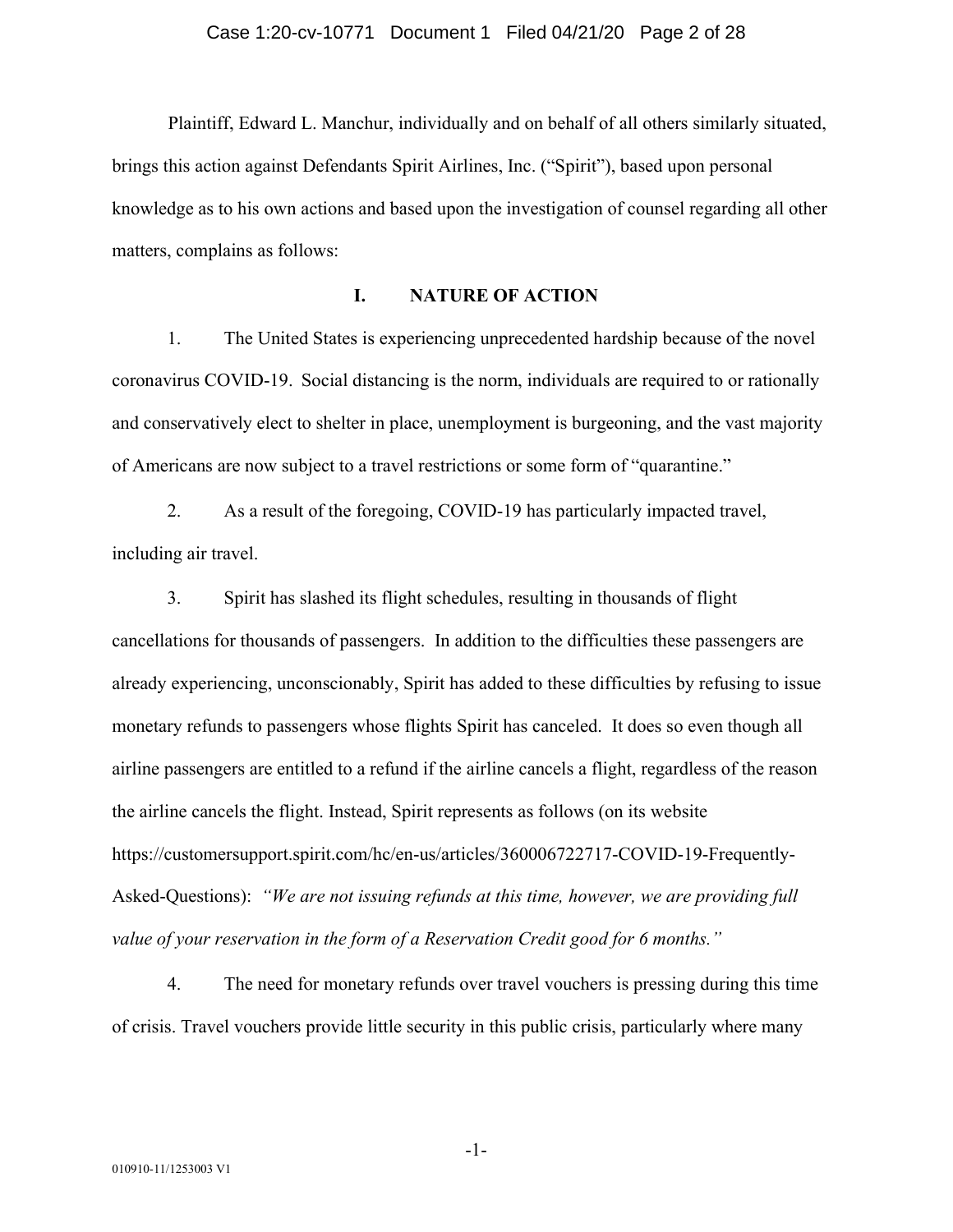#### Case 1:20-cv-10771 Document 1 Filed 04/21/20 Page 3 of 28

individual Americans need money now to pay for basics like food and rent, not restrictive, temporary credits towards future travel which these individuals may never be able to use.

5. Reflecting the need to provide individuals with such assistance, the Coronavirus Aid, Relief, and Economic Security Act ("CARES") is set to provide a bailout to the airlines, providing them about \$58 billion in aid. President Trump announced in press conference on April 9, 2020 that additional funding and financial aid will be provided to airlines. Despite this, Spirit refuses to comply with the law or countenance the exigent needs of its customers.

6. Spirit's actions have financially damaged Plaintiff and the Class Members. Plaintiff's April 9, 2020 flight was cancelled by Spirit and Spirit unilaterally re-scheduled that flight for April 7, 2020, a date that neither Plaintiff nor his guest could accommodate. Like so many other Spirit passengers, Spirit refused to issue a refund to Plaintiff, but rather sent Plaintiff an email on April 3, 2020 which states in relevant part concerning a voucher and limits for the voucher (the "Voucher Time Limits") as follows:

"Your credit request has been processed. The details of this credit, including how it can be used, can be found below. No additional action is needed from you at this time.

# **Your reservation credit:**

- can be booked anytime within 6 months of issue (see book by date below)
- can be used to book any flight available on our website; our schedule typically runs 6 to 9 months out; for example, a credit issued on April 1, 2020, can be used to make a booking up to September 28, 2020, for travel through November 17, 2020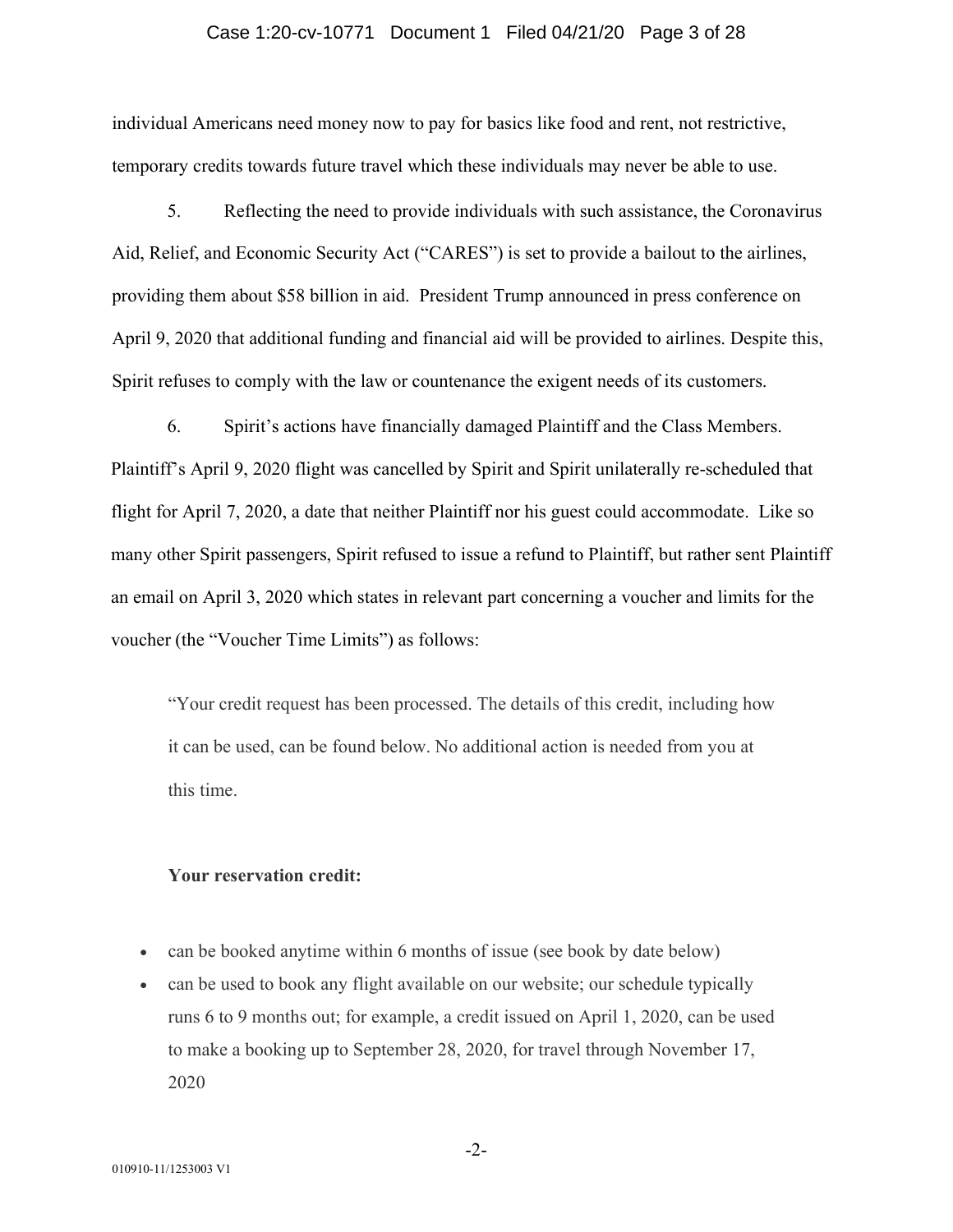- can be used for multiple bookings until the full value is used
- can be applied toward airfare, bags, seats, vacation packages, taxes, and fees
- can be redeemed by any Guest linked to this reservation"

Spirit has engaged in unfair and deceptive conduct through its policy of refusing monetary refunds, limiting and forcing customers into a rebooked flight or travel voucher instead of returning their money, and limiting the voucher to time periods that are unreasonable. Moreover, as further alleged below, Spirit has breached its so-called Contract of Carriage with its passengers. As a result, Plaintiff brings this action because Plaintiff and the Class Members did not receive refunds for Spirit-cancelled and/or unilaterally re-scheduled flights, lost the benefit of their bargain and/or suffered out-of-pocket loss, and are entitled to recover compensatory damages, trebling where permitted, and attorney's fees and costs.

# **II. JURISDICTION AND VENUE**

7. This Court has jurisdiction over the subject matter presented by this Complaint because it is a class action arising under the Class Action Fairness Act of 2005 ("CAFA"), Pub. L. No. 109-2, 119 Stat. 4 (2005), which explicitly provides for the original jurisdiction of the Federal Courts of any class action in which any member of the Class is a citizen of a State different from any Defendant, and in which the matter in controversy exceeds in the aggregate sum of \$5,000,000.00, exclusive of interest and costs. Plaintiff alleges that the total claims of individual Class members in this action are in excess of \$5,000,000.00 in the aggregate, exclusive of interest and costs, as required by 28 U.S.C. §§ 1332(d)(2) and (6). Plaintiff is a citizen and resident of the Commonwealth of Massachusetts, whereas Spirit is a citizen of Delaware and/or Florida for purposes of diversity. Therefore, diversity of citizenship exists

-3-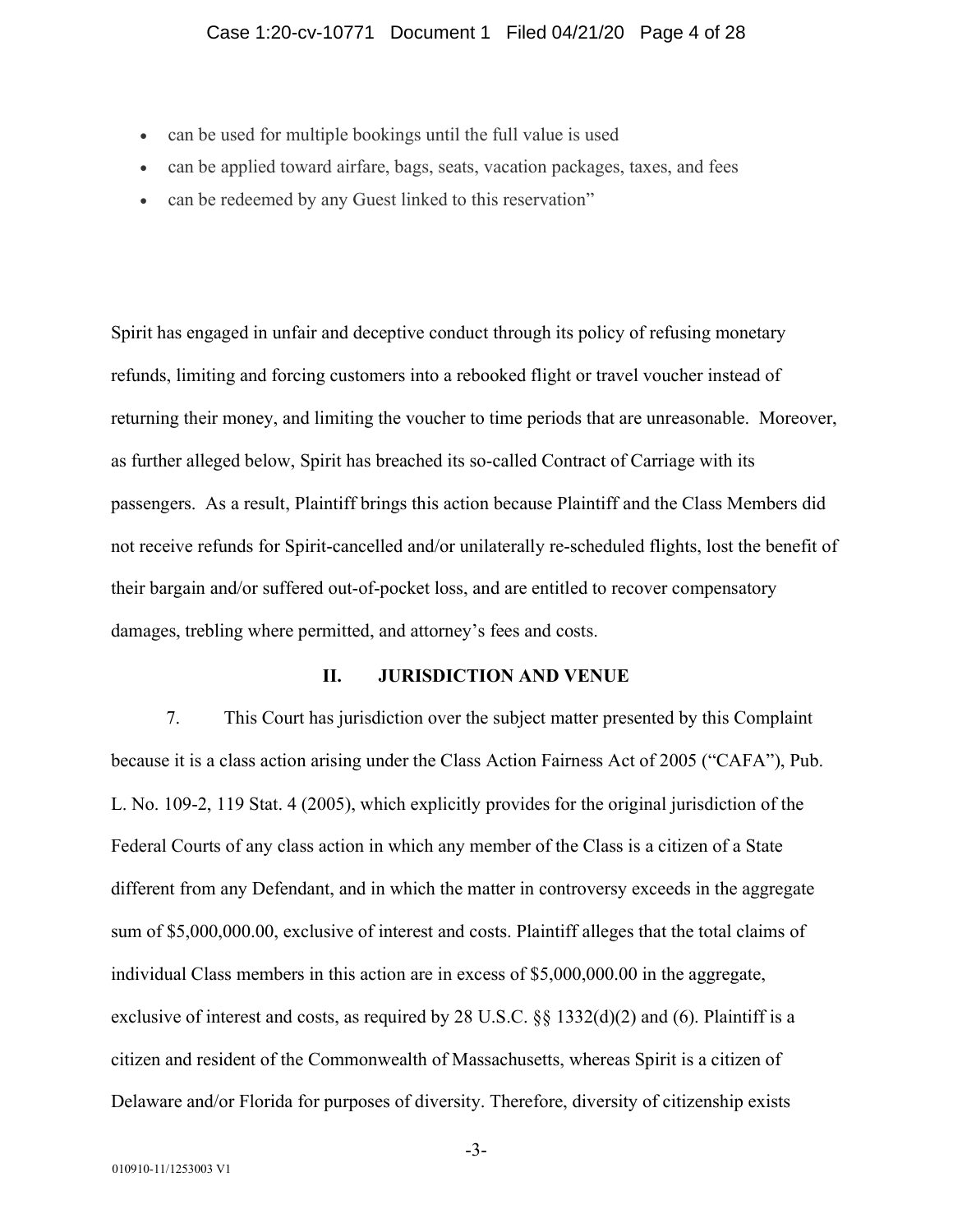#### Case 1:20-cv-10771 Document 1 Filed 04/21/20 Page 5 of 28

under CAFA as required by 28 U.S.C.  $\S$  1332(d)(2)(A). Furthermore, Plaintiff alleges that more than two-thirds of all of the members of the proposed Class in the aggregate are citizens of a state other than Delaware and Florida, where this action is originally being filed, and that the total number of members of the proposed Class is greater than 100, pursuant to 28 U.S.C. §  $1332(d)(5)(B)$ .

8. Venue is appropriate in this District because it is where the Plaintiff resides and resided at the time of the events complained of herein and it was the departure location for Plaintiff's cancelled flight. In addition, Spirit maintains a significant business presence in Massachusetts as it conducts numerous non-stop flights in and out of Boston's Logan International Airport.

#### **III. PARTIES AND PLAINTIFF'S FACTS**

9. Plaintiff Edward L. Manchur is a citizen and resident of the Commonwealth of Massachusetts. Plaintiff is and continues to be immediately affected by the COVID-19 pandemic. As a lawyer, his services have been, since March 2020, declared by Governor Charlie Baker as "non-essential." As such, Plaintiff is urged to shelter in place. Plaintiff is prohibited from being in crowds of more than 10 people. Despite being entitled to a refund for his cancelled flight, Spirit has refused to provide Plaintiff a refund.

10. Defendant Spirit Airlines, Inc. is a Delaware corporation authorized to do business in Florida as a foreign corporation with a principal place of business at 2800 Executive Way, Miramar, FL 33025.

11. On March 4, 2020, Plaintiff purchased two tickets on a Spirit Airlines flight for domestic travel to occur on April 9, 2020 for travel from Boston, Massachusetts to Ft. Myers, Florida. Spirit ultimately cancelled his flight and gave notice to Plaintiff by email on March 20, 2020 that it had re-booked him and his guest on a flight *two days prior* to his originally scheduled flight—

-4-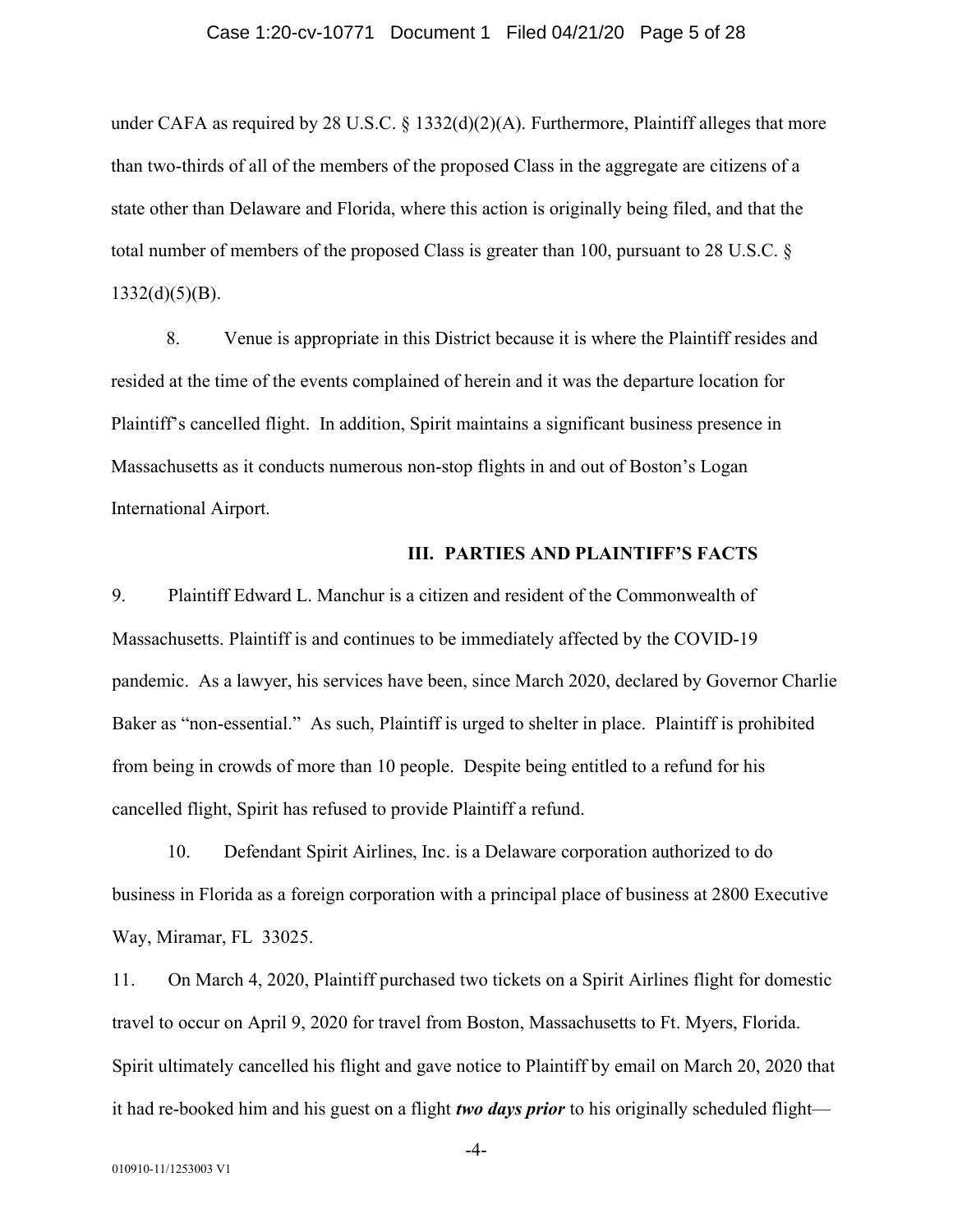#### Case 1:20-cv-10771 Document 1 Filed 04/21/20 Page 6 of 28

i.e., on April 7, 2020. Plaintiff was unable to accommodate this flight change and requested a refund. Instead, Plaintiff was informed by Spirit on March 20, 2020 that he had been issued a credit (a voucher) for travel on a future Spirit flight.

12. Plaintiff paid \$ 224.78 (inclusive of all fees and taxes) to purchase his tickets.

13. At the time of his ticket purchase, Plaintiff understood and believed that he would be entitled to a refund if his flight was cancelled or re-booked by Spirit and Plaintiff was actually deceived by Spirit regarding his right to a refund and his options following his Spirit cancelled flights. Plaintiff requested a cash refund from Spirit but was offered a credit instead.

14. In addition, as further alleged below in paragraphs 33-43, Spirit's Contract of Carriage ("Contract of Carriage") mandates refunds, not credits, in the situation where Spirit initiates a cancelation of a passenger's flight without re-booking the passenger or initiates a rebooking of a passenger's flight *other than* on the next "flight on which seats are available to the guest's original destination…".

# **IV. FACTS**

#### **A. Background.**

15. Spirit Airlines is an ultra-low cost, low-fare airline which operates scheduled flights throughout the United States, as well as the to the Caribbean, Mexico, Latin America and South America. In 2018, they had the second highest revenue share in the world.

16. Spirit sells its airline seat inventory and fares through Spirit's direct channels (including through its website(s) and the company's mobile applications) and through traditional travel agencies and online travel agencies. With each ticket sale, Spirit collects passenger identification information, including name, address, and telephone information.

-5-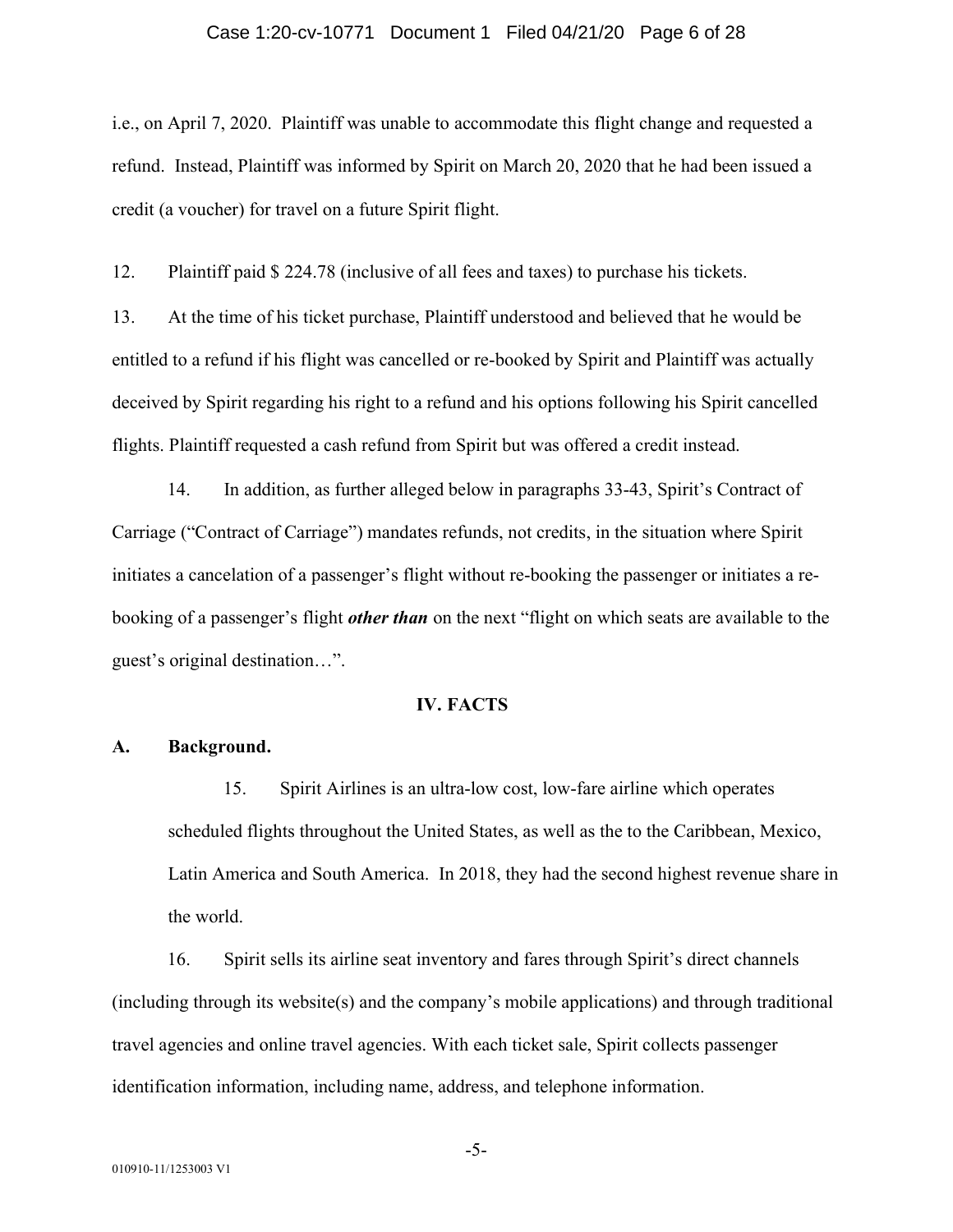#### Case 1:20-cv-10771 Document 1 Filed 04/21/20 Page 7 of 28

17. But regardless of the method by which Spirit sells its tickets, Spirit has engaged in unfair, deceptive, and unjust conduct and breached its Contract of Carriage agreement; namely, it is refusing to issue refunds to passengers for coronavirus related flight cancellations and rebookings that are initiated by Spirit.

# **B. The Novel Coronavirus Shutdowns and Spirit's Resulting Flight Cancellations.**

18. On December 31, 2019, governmental entities in Wuhan, China confirmed that health authorities were treating dozens of cases of a mysterious, pneumonia-like illness. Days later, researchers in China identified a new virus that had infected dozens of people in Asia, subsequently identified and referred to as the novel coronavirus, or COVID-19. By January 21, 2020, officials in the United States were confirming the first known domestic infections of COVID-19.

19. Due to an influx of thousands of new cases in China, on January 30, 2020, the World Health Organization officially declared COVID-19 as a "public health emergency of international concern."

20. On January 31, 2020, the U.S. State Department warned travelers to avoid traveling to China, the U.S. federal government restricted travel from China, thus beginning travel restrictions affecting passengers ticketed on domestic and international air travel to and from the United States.

21. By February 29, 2020, COVID-19 restrictions continued to spread across the globe. As the number of global cases rose to nearly 87,000, the U.S. federal government issued its highest-level warning, known as a "do not travel" warning, for areas in Italy and South Korea that were at that time the most affected by the virus. The government also banned all travel to Iran and barred entry to any foreign citizen who had visited Iran in the previous 14 days.

-6-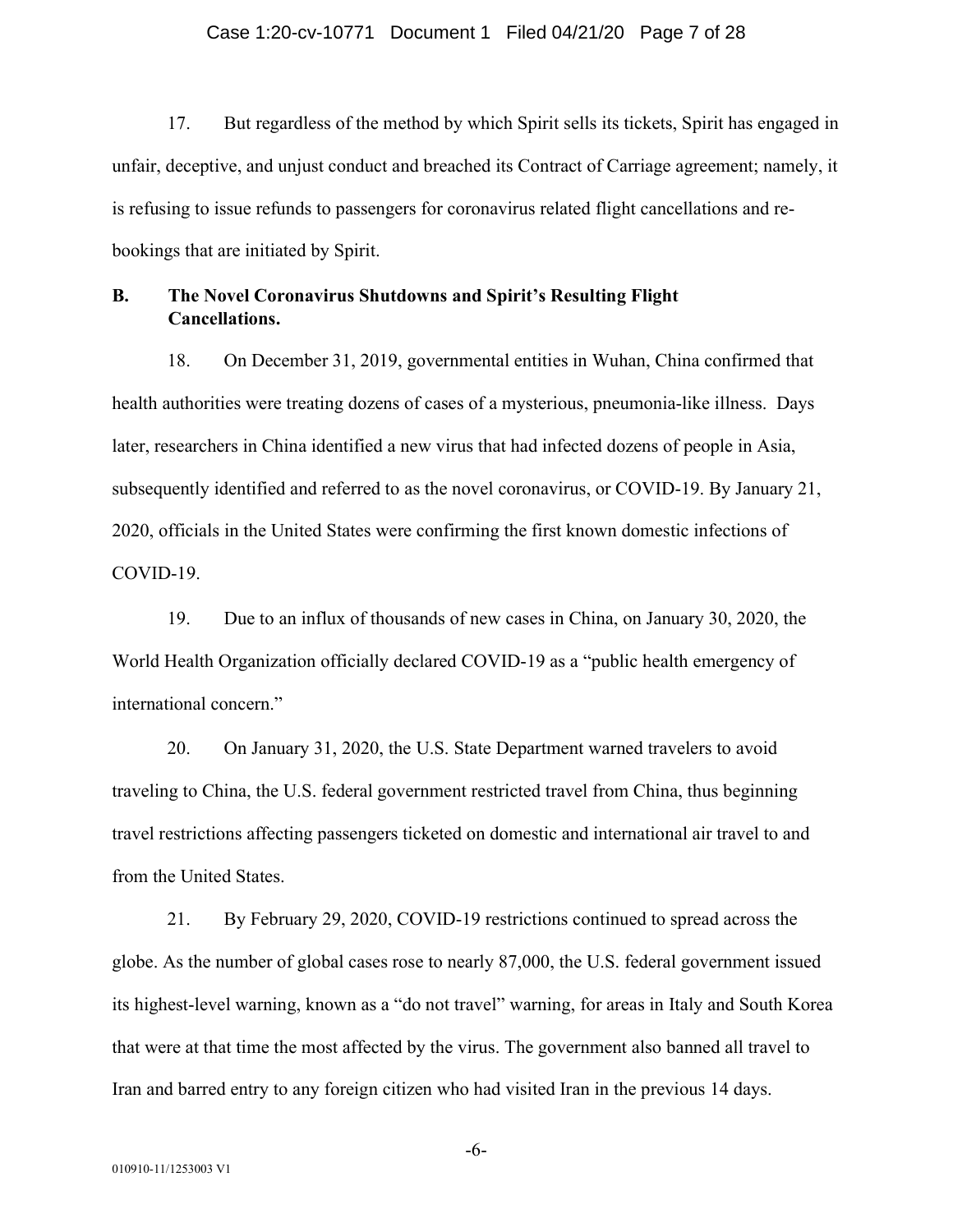#### Case 1:20-cv-10771 Document 1 Filed 04/21/20 Page 8 of 28

22. On March 11, 2020, the World Health Organization declared COVID-19 a pandemic. That same day, American officials announced yet another travel ban expansion, this time blocking most visitors from continental Europe to the United States.

23. Travel restrictions domestically began on March 16, 2020, with seven counties in the San Francisco, California area announcing shelter-in-place orders. Other states, counties, and municipalities have followed the shelter-in-place orders and as of the drafting of this Class Action Complaint, all states and the District of Columbia and several U.S. possessions have declared a state of emergency and its residents have been urged or ordered to stay home.

24. As the restrictions expanded and virus fears mounted, Spirit cancelled flights in the United States because of the spreading impact of the coronavirus.

25. In response to the CDC travel advisory, Spirit announced in early April, 2020 that it was temporarily suspending all flights to/from New York (LGA), Newark (EWR), Hartford (BDL), Niagara Falls (IAG), and Plattsburgh (PBG). Spirit also announced that it will only operate 28 routes through May 2, 2020: including, Chicago to/from Denver, Ft. Lauderdale, Ft. Myers, Houston, Las Vegas, and Los Angeles; Dallas to/from Detroit, Los Angeles, Orlando, and Phoenix; Detroit to/from Atlanta, Houston, Las Vegas, Los Angeles, Orlando, and Tampa; Ft. Lauderdale to/from Boston, Houston, New Orleans, Philadelphia, and San Juan; Las Vegas to/from Houston, San Diego, and Seattle; and Orlando to/from Atlantic City, Baltimore, Philadelphia, and San Juan.

26. Ultimately, Spirit cancelled other flights, including Plaintiff's flight.

# **C. Spirit's Refusal Of Passenger Refunds On Cancelled Flights.**

27. As Spirit announced flight cancellations (combined with decreased domestic bookings), Spirit took a variety of steps to make it impossible for consumers to receive

-7-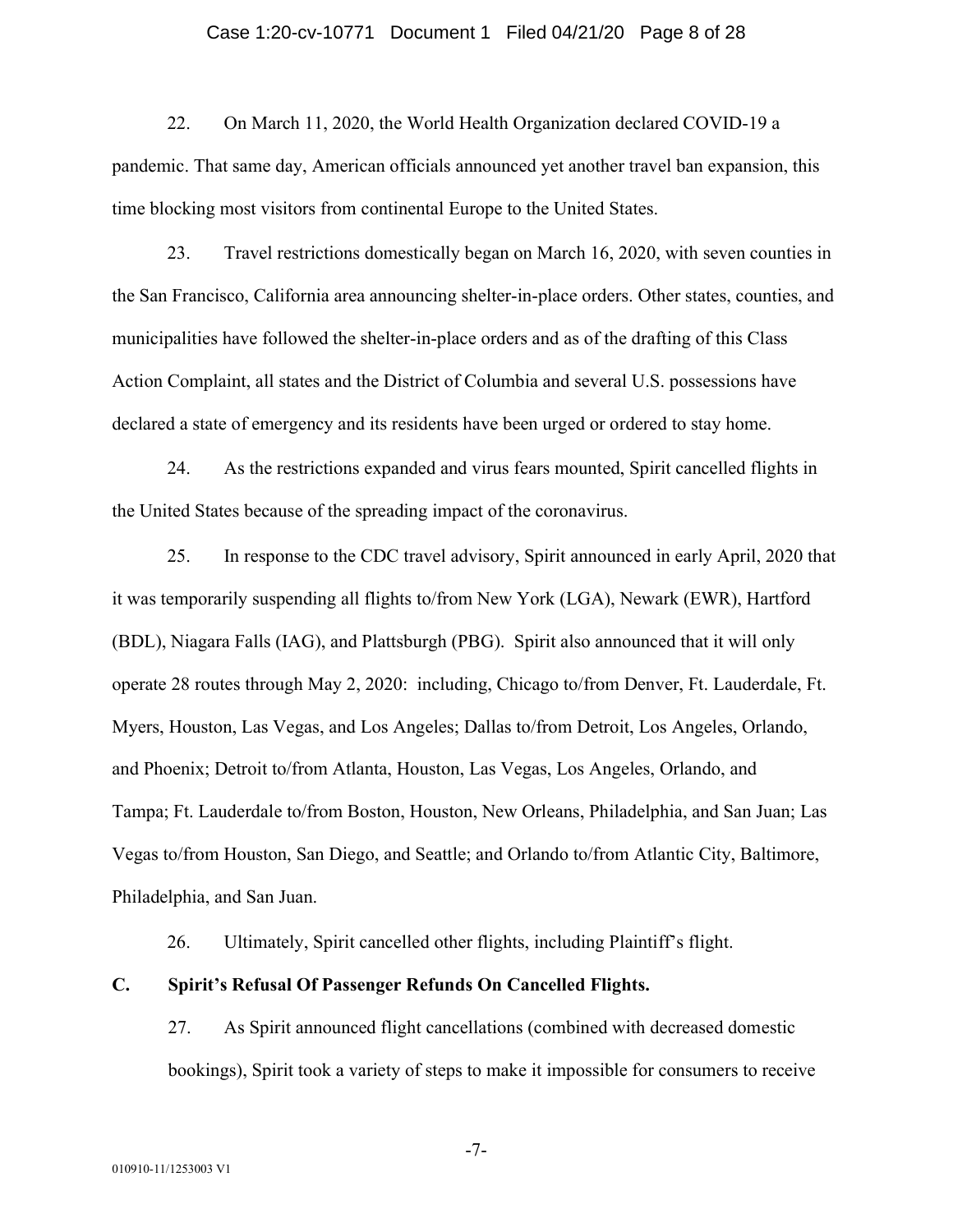#### Case 1:20-cv-10771 Document 1 Filed 04/21/20 Page 9 of 28

any refund on pandemic cancelled flights. Spirit wanted to retain the money paid to Spirit, given the severe economic losses it was incurring related to pandemic flight cancellations. It does so despite consumers' right to receive a refund for unused transportation of its ticket in the circumstances complained of herein.

28. Spirit's efforts to refuse and deny customers refunds contradicts established transportation requirements that operate for the benefit and protection of airline consumers (and, as alleged below) its own Contract of Carriage.

29. As the Department of Transportation advises consumers of their rights: "If your flight is cancelled and you choose to cancel your trip as a result, you are entitled to a refund for the unused transportation—even for non-refundable tickets. You are also entitled to a refund for any bag fee that you paid, and any extras you may have purchased, such as a seat assignment."<sup>1</sup>

30. Put another way, "[a] passenger is entitled to a refund if the airline cancelled a flight, regardless of the reason, and the passenger chooses not to be rebooked on a new flight on that airline."<sup>2</sup>

31. Passengers are similarly entitled to a refund if an airline makes "a significant schedule change and/or significantly delays a flight and the passenger chooses not to travel."<sup>3</sup>

<sup>1</sup> https://www.transportation.gov/individuals/aviation-consumer-protection/flightdelayscancellations

<sup>&</sup>lt;sup>2</sup> https://www.transportation.gov/individuals/aviation-consumer-protection/refunds

 $3$  *Id.*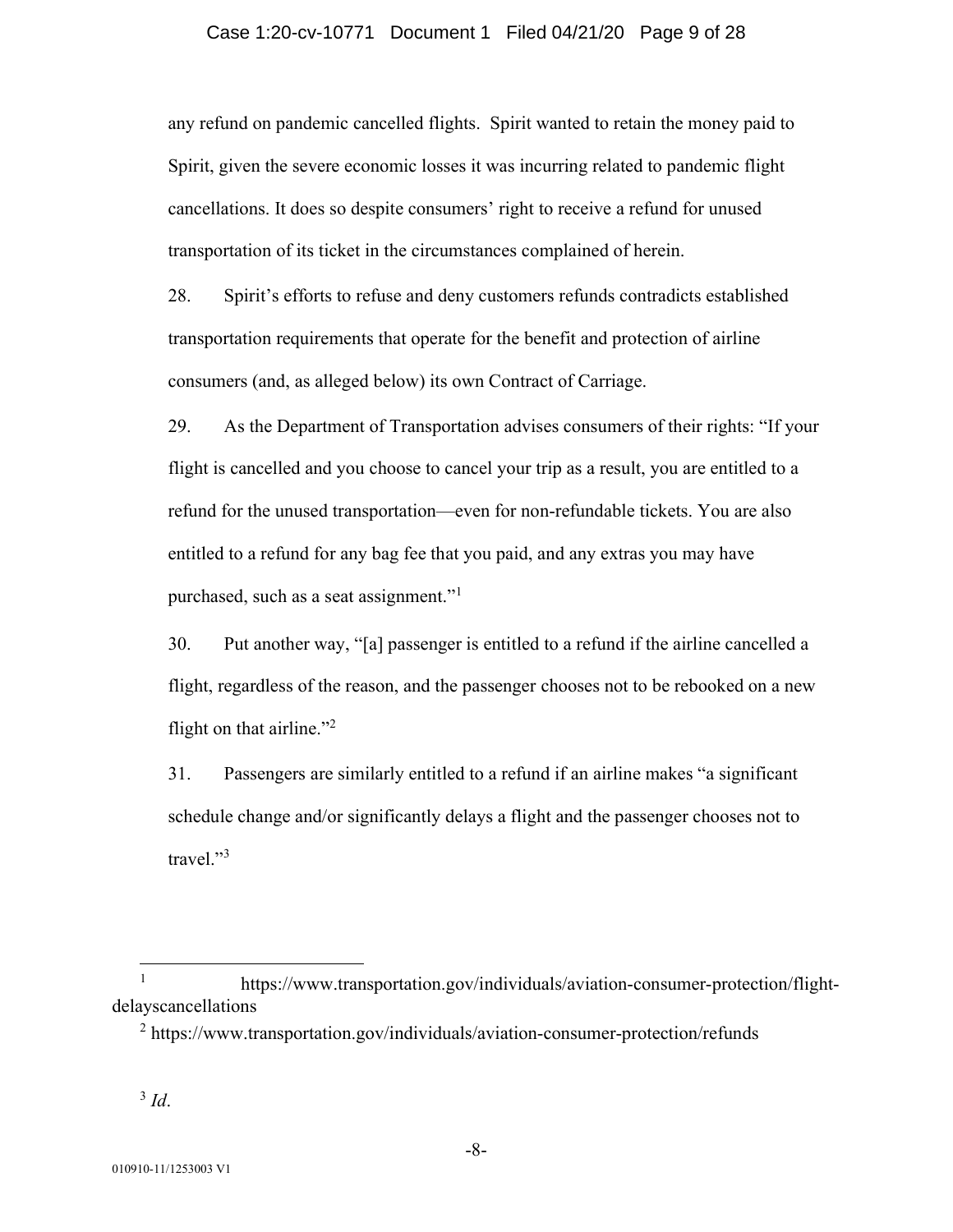# Case 1:20-cv-10771 Document 1 Filed 04/21/20 Page 10 of 28

An increasing number of complaints has led the U.S. Department of Transportation to disclose on April 3, 2020 that it "is receiving an increasing number of complaints and inquiries from ticketed passengers, including many with non-refundable tickets, who describe having been denied refunds for flights that were cancelled or significantly delayed." The Department reminded carriers, including Spirit, of their "longstanding obligation to provide a prompt refund to a ticketed passenger when the carrier cancels the passenger's flight or makes a significant change in the flight schedule and the passenger chooses not to accept the alternative offered by the carrier."<sup>45</sup> As numerous customers complained about the unlawful refund practice by Spirit and other airlines, the DOT issued an Enforcement Notice Regarding Refunds by Carriers Given the Unprecedented Impact of the COVID-19 Public Health Emergency on Air Travel ("DOT Notice"). The DOT Notice provides that the airlines must refund tickets if they cancel flights due to the novel coronavirus:

The U.S. Department of Transportation's Office of Aviation Enforcement and Proceedings (Aviation Enforcement Office), a unit within the Office of the General Counsel, is issuing this notice to remind the traveling public, and U.S. and foreign carriers, operating at least one aircraft having a seating capacity of 30 or more seats, that passengers should be *refunded promptly* when their scheduled flights are cancelled or significantly delayed. Airlines have long provided such refunds, including during periods when air travel has been disrupted on a large scale, such as the aftermath of the September 11, 2001 attacks, Hurricane Katrina, and presidentially declared natural disasters. Although the COVID-19 public health emergency has had an unprecedented impact on air travel, *the airlines' obligation to refund passengers for cancelled or significantly delayed flights remains unchanged.* 

The Department is receiving an increasing number of complaints and inquiries from ticketed passengers, including many with non-refundable tickets, who describe having been denied refunds for flights that were cancelled or significantly delayed. In many of these cases, the passengers stated that the carrier informed them that they would receive vouchers or credits for future

<sup>4</sup> https://www.transportation.gov/sites/dot.gov/files/2020- <sup>5</sup>/Enforcement%20Notice%20Final%20April%203%202020\_0.pdf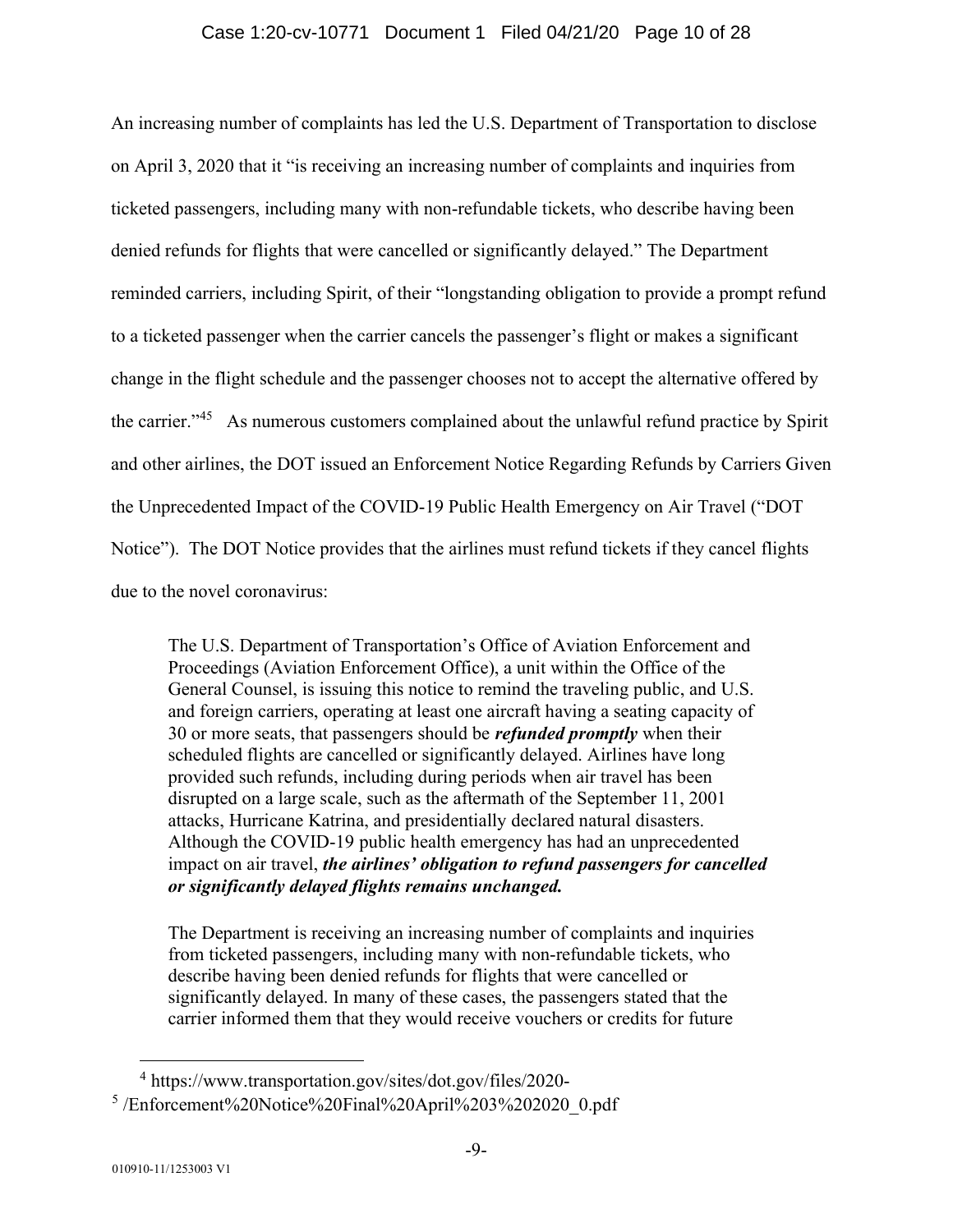travel. But many airlines are dramatically reducing their travel schedules in the wake of the COVID-19 public health emergency. As a result, passengers are left with cancelled or significantly delayed flights and vouchers and credits for future travel that are not readily usable. *Carriers have a longstanding obligation to provide a prompt refund to a ticketed passenger when the carrier cancels the passenger's flight or makes a significant change in the flight schedule and the passenger chooses not to accept the alternative offered by the carrier. The longstanding obligation of carriers to provide refunds for flights that carriers cancel or significantly delay does not cease when the flight disruptions are outside of the carrier's control (e.g., a result of government restrictions). The focus is not on whether the flight disruptions are within or outside the carrier's control, but rather on the fact that the cancellation is through no fault of the passenger.* Accordingly, the Department continues to view any contract of carriage provision or airline policy that purports to deny refunds to passengers when the carrier cancels a flight, makes a significant schedule change, or significantly delays a flight to be a violation of the carriers' obligation that could subject the carrier to an enforcement action. $<sup>1</sup>$ </sup>

(emphasis added).

32. Spirit not only has a moral responsibility to provide real refunds (particularly in light of the substantial bailout it received from American taxpayers, including Plaintiff and the Class Members), it has a legal obligation to do so, including a contractual obligation to do so.

# **Spirit's Contract of Carriage**

33. Every Spirit passenger air travel ticket incorporates by reference (including in some cases by hyperlink) and is governed by Spirit's Contract of Carriage, which includes Spirit's Guest Service Plan. *See* Exhibit A.

34. The Contract of Carriage is currently posted on Spirit's website at

https://content.spirit.com/Shared/en-us/Documents/Contract\_of\_Carriage.pdf.

35. Article 10 of Spirit's Contract of Carriage governs refunds, including "Voluntary" and "Involuntary" refunds. The Contract's Involuntary refund terms apply when "Spirit is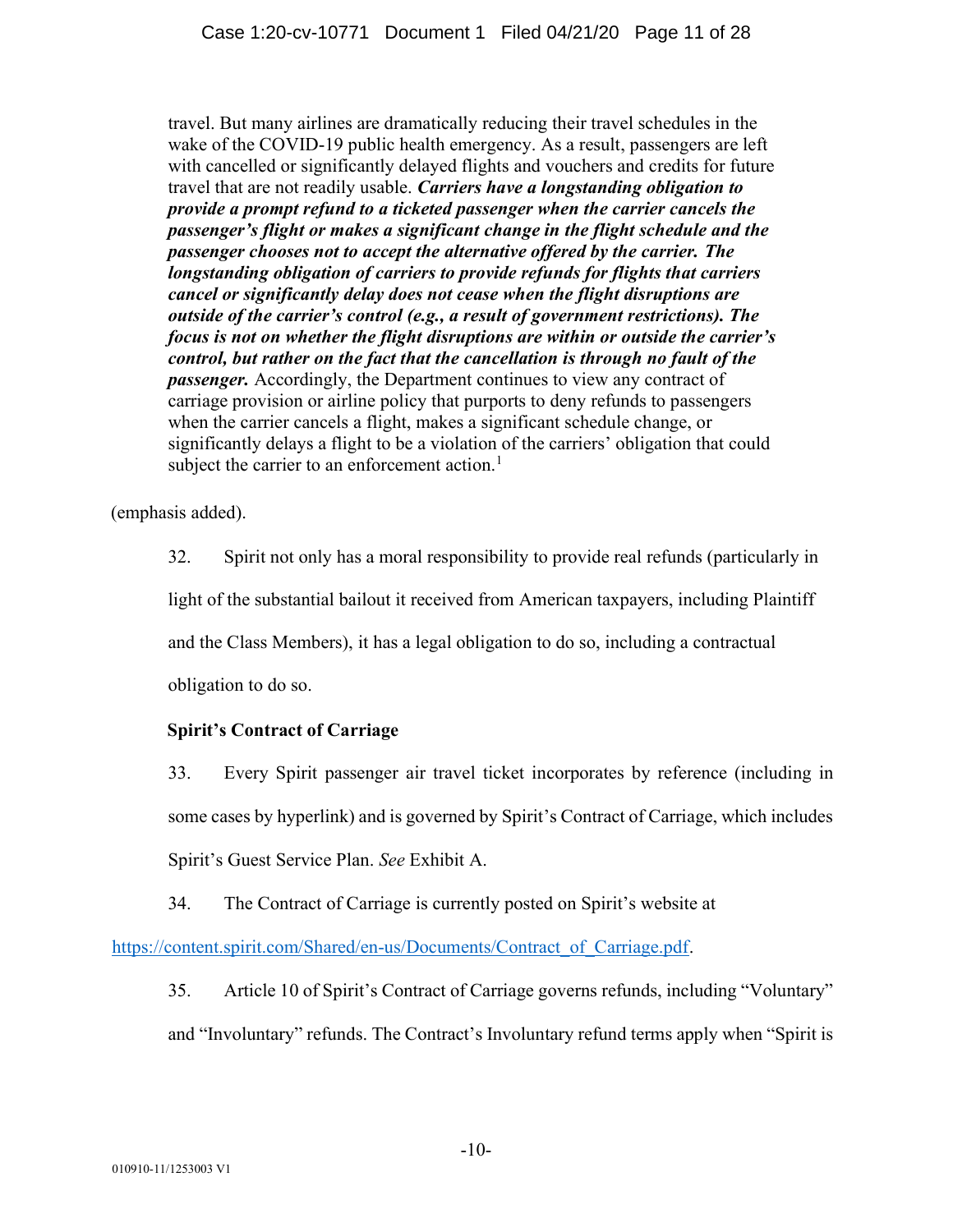#### Case 1:20-cv-10771 Document 1 Filed 04/21/20 Page 12 of 28

unable to provide a previously confirmed seat and is unable to reroute the guest via Spirit." Contract of Carriage Art. 10.2.

36. More specifically, the Contract of Carriage provides that "Guests involved in a Spirit Airlines cancellation or delay in excess of two (2) hours will have three (3) options available to them: 1) re-accommodation, 2) a credit for future travel, or 3) a refund." Contract of Carriage Art. 10.2.3.

37. If no portion of the reservation has been used, "the refund will be equal to the fare paid by the guest." Contract of Carriage 10.2.1. If a portion of the reservation has been used, "the refund will be equal to the amount of the unused portion." Contract of Carriage 10.2.2.

38. The Contract of Carriage at 8.2 also provides for refunds where Spirit is unable to rebook a passenger "on Spirit's first flight on which seats are available to the guest's original destination…". Specifically, in that event, 8.2 provides that, "[g]uests…have the option to obtain a refund consistent with section 10.2.3."

39. These involuntary refund terms include no exceptions or limitations based on the reason for Spirit's cancellation or failure to rebook on the Spirit's next flight following a cancellation.

40. Rather, by the terms of the Contract of Carriage, when Spirit cancels a flight regardless of reason (and cannot rebook on the next available Spirit flight)—passengers who had tickets on the cancelled flight have the option of receiving re-accommodation, a credit for future travel, *or a refund*.

41. In addition, Spirit's Guest Service Plan, which is incorporated as Article 15 of Spirit's Contract of Carriage, provides that Spirit will "Provide prompt reservation

-11-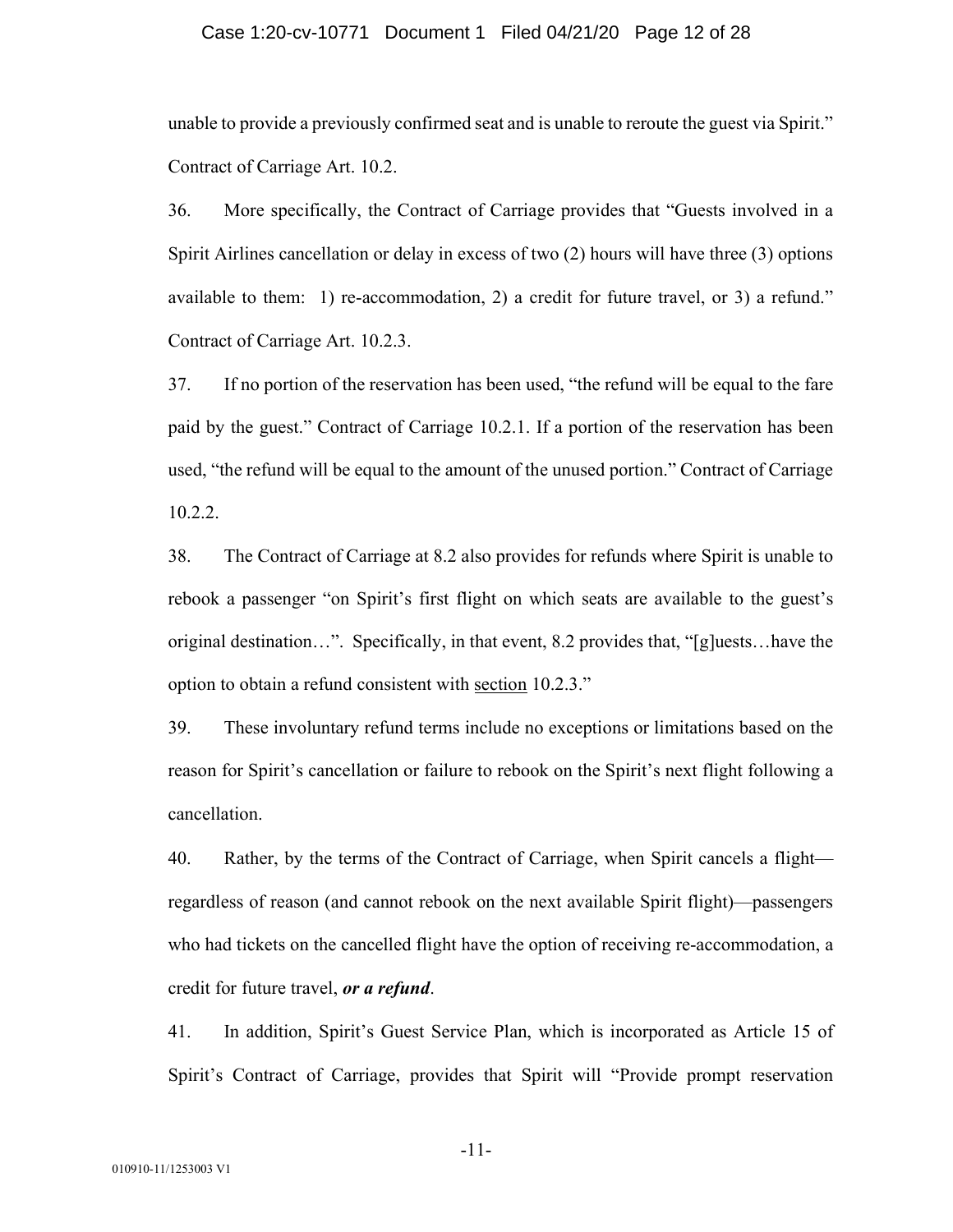#### Case 1:20-cv-10771 Document 1 Filed 04/21/20 Page 13 of 28

refunds." Specifically, "[f]or guests due a refund, who purchased their reservations (including any charges associated with the fare) with a credit card, Spirit will process the credit within seven (7) business days." Contract of Carriage Art. 15.5.

42. Upon information and belief, the terms of the Refund and Guest Service Plan Articles of Spirit's Contract of Carriage have been substantively identical from at least May 2016 and through April 2020.

43. Here, Plaintiff was not given the choice of being transported on the next available flight at no additional charge. His flight was cancelled and there was no alternative "next" flight offered to him. Thus, pursuant to the terms of the Contract of Carriage, Plaintiff is entitled to a refund in U.S. Dollars to his original form of payment.

# **V. CLASS ACTION ALLEGATIONS**

44. Plaintiff sues under Rule 23(a), (b)(2) and Rule 23(b)(3) of the Federal Rules of Civil Procedure, on behalf of himself and a Class defined as follows:

> All persons in the United States that purchased tickets for travel on Spirit Airlines flights scheduled to operate to, from, or within the United States from March 1, 2020 to the date a class certification order is issued in this action, whose flight(s) were cancelled by Spirit, and who were not provided a refund.

Excluded from the Class are Spirit, any entity in which Spirit has a controlling interest, and Spirit's legal representatives, predecessors, successors, assigns, and employees. Further excluded from the Class is this Court and its employees. Plaintiff reserves the right to modify or amend the Class definition, as appropriate, during this litigation.

45. The definition of the Class is unambiguous. Plaintiff is a member of the Class he seeks to represent. Class Members can be notified of the class action through ticketing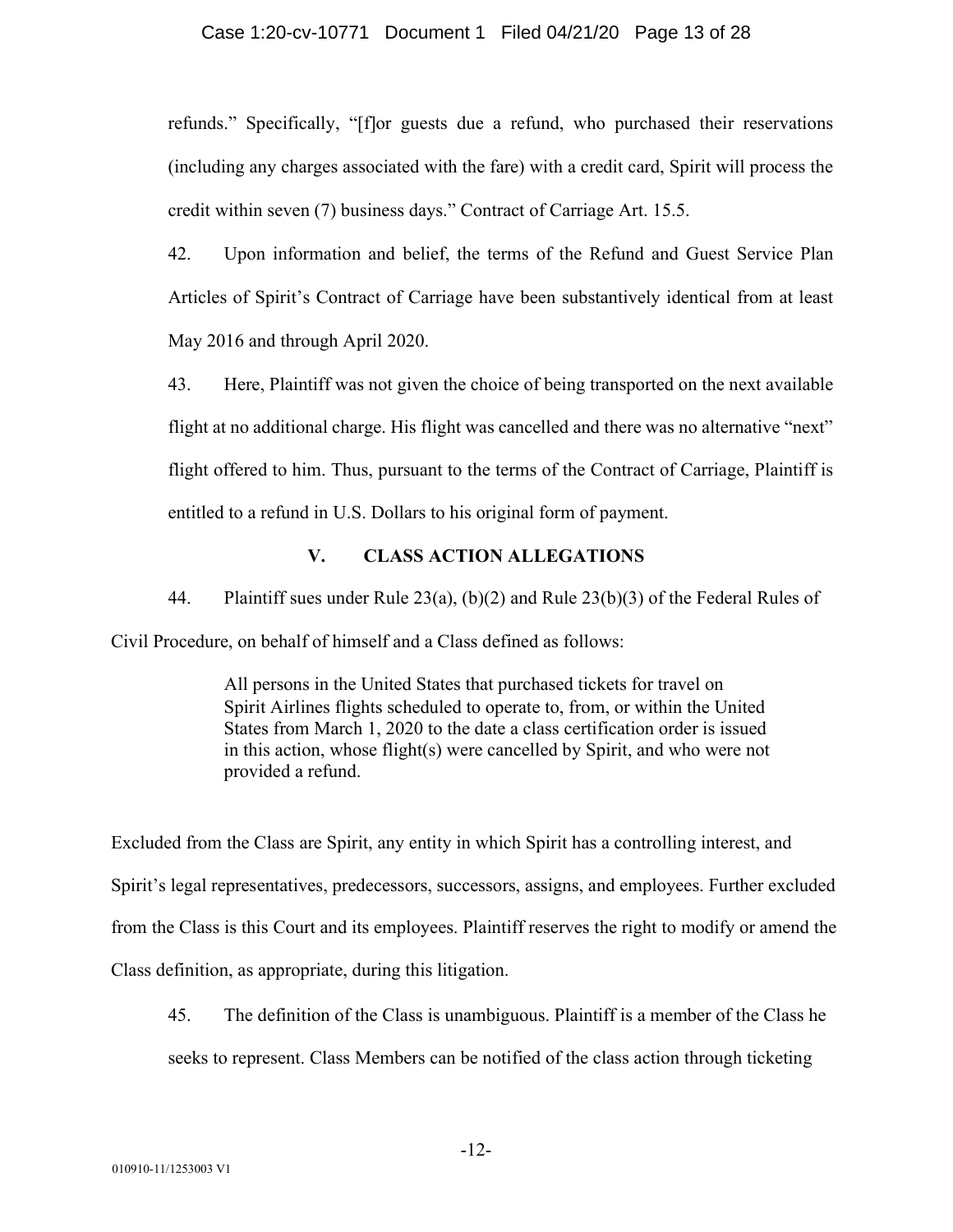#### Case 1:20-cv-10771 Document 1 Filed 04/21/20 Page 14 of 28

contact information and/or address lists maintained in the usual course of business by Spirit.

46. Class Members are so numerous and geographically dispersed that their individual joinder of all Class Members is impracticable. The precise number of Class members is unknown to Plaintiff but may be ascertained from Spirit's records. Given the hundreds or even thousands of flight cancellations made by Spirit, that number greatly exceeds the number to make joinder possible. Class Members may be notified of the pendency of this action by recognized, Court approved notice dissemination methods, which may include U.S. Mail, electronic mail, Internet postings, and/or published notice.

47. Spirit has acted or refused to act on grounds generally applicable to Plaintiff and the Class Members, making appropriate final injunctive relief and declaratory relief regarding the Class.

48. Additionally, common questions of law and fact predominate over the questions affecting only individual Class Members. Some of the common legal and factual questions include:

- a. Whether Spirit engaged in the conduct alleged;
- b. Whether Spirit has a policy and/or procedure of denying refunds to Class Members for cancelled flights;
- c. Whether Spirit's policy or procedure of denying refunds to passengers on cancelled flights is unfair, deceptive, and/or misleading;
- d. Whether Florida law applies to the nationwide class;

# e. Whether Spirit violated consumer protection statutes and/or false advertising statutes and/or state deceptive business practices statutes;

-13-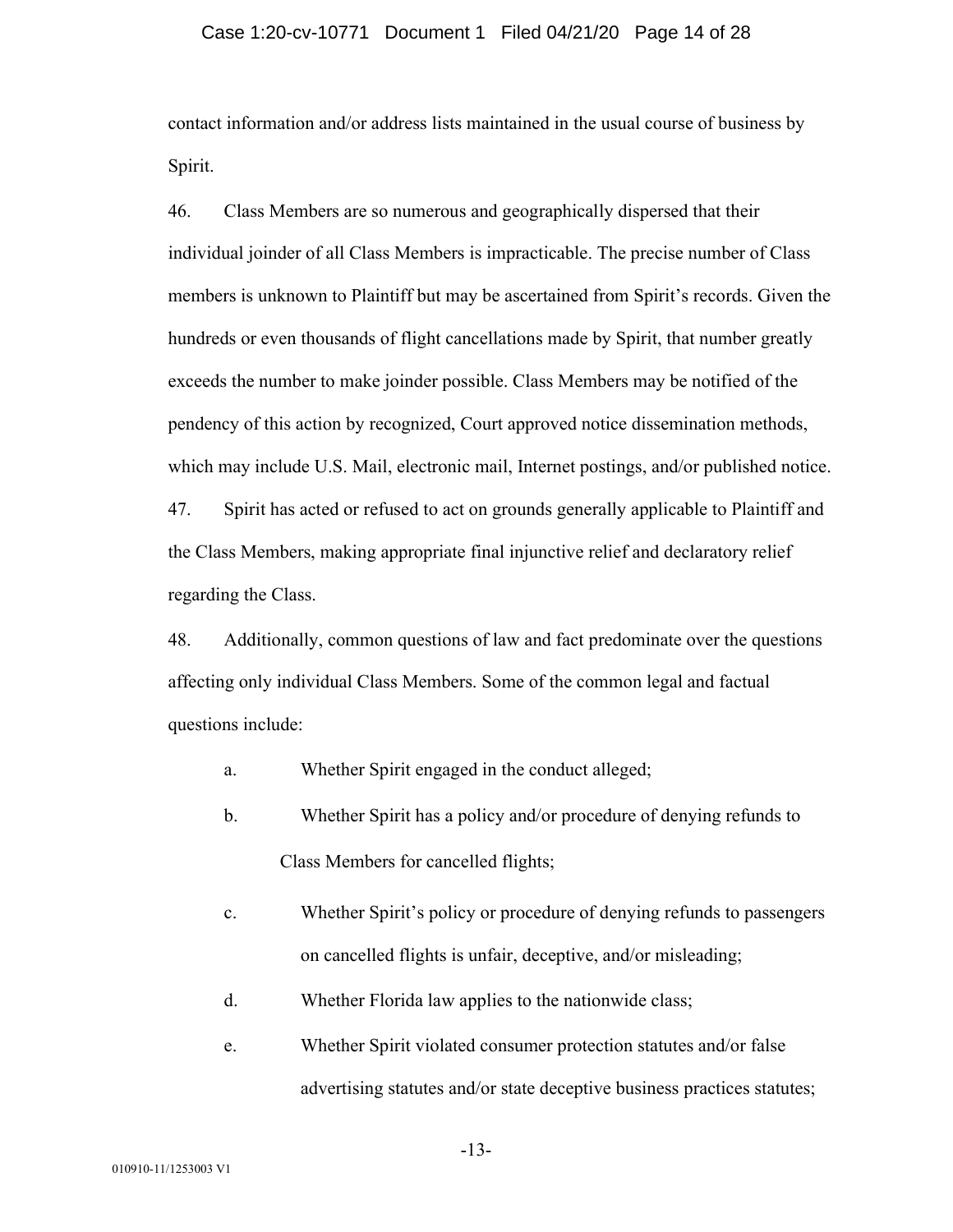- f. Whether Spirit violated the common law of unjust enrichment;
- g. Whether Spirit converted Plaintiff and the Class Members refunds and/or rights to refunds;
- h. Whether Spirit breached its obligations to Plaintiff and Class Members under its Contract of Carriage; and
- i. The nature and extent of damages and other remedies to which the conduct of Sprit entitles the Class Members.

49. Spirit engaged in a common course of conduct giving rise to the legal rights sought to be enforced by the Class Members. Similar or identical statutory and common law violations and deceptive business practices are involved. Individual questions pale by comparison to the numerous common questions that predominate.

50. The injuries sustained by the Class Members flow, in each instance, from a common nucleus of operative facts—Spirit's misconduct. In each case Spirit has cancelled flights yet denied refunds to Class Members for such cancelled flights.

51. The Class Members have been damaged by Spirit's misconduct through Spirit's practice of cancelling flights yet denying refunds to Class Members for such cancelled flights.

52. Plaintiff's claims are typical of the claims of the other Class Members. Plaintiff paid for airline tickets and was actually deceived.

53. Plaintiff will fairly and adequately protect the interests of the Class. Plaintiff is familiar with the basic facts that form the bases of the Class Members' claims. Plaintiff's interests do not conflict with the interests of the other Class

-14-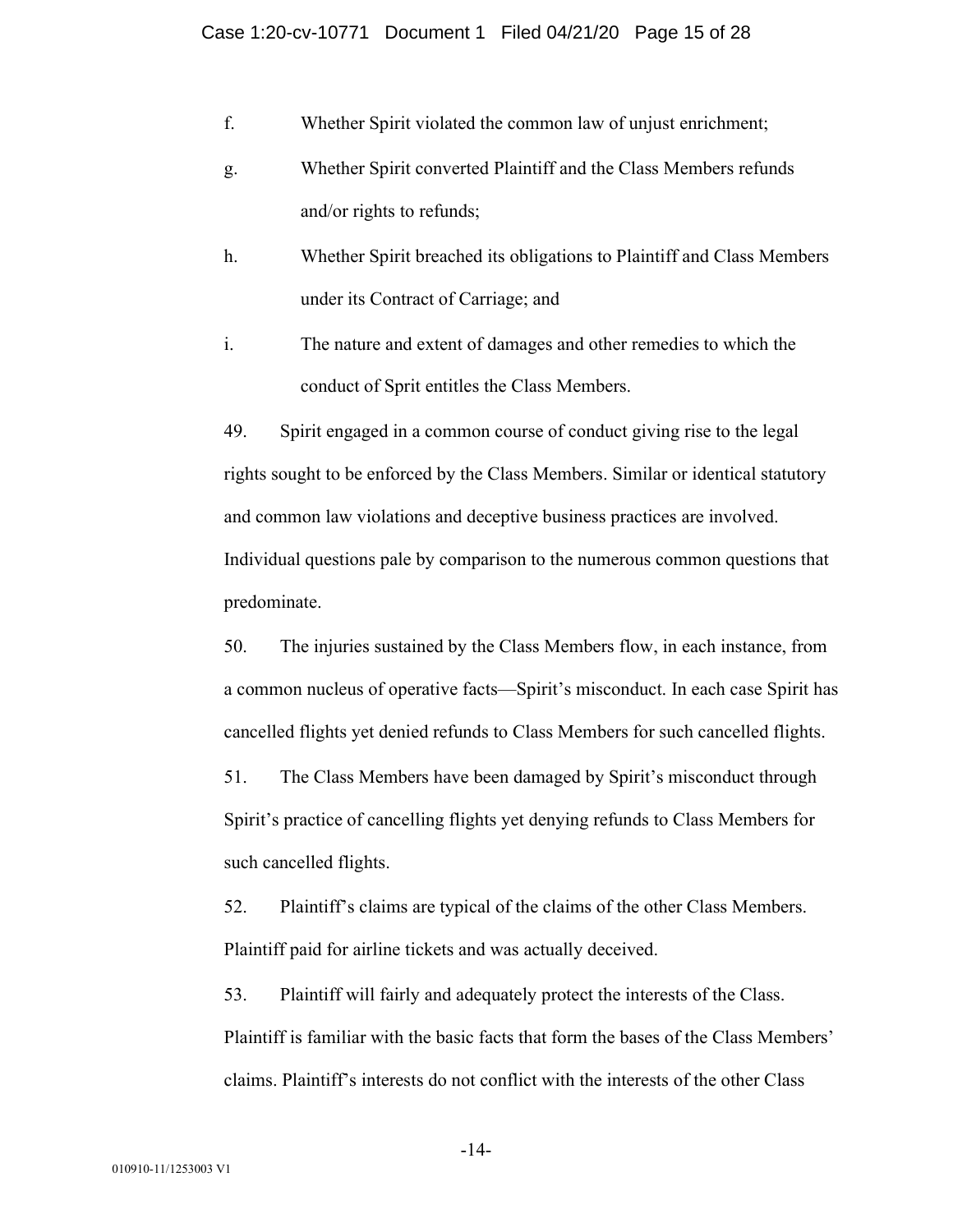Members he seeks to represent. Plaintiff has retained counsel competent and experienced in class action litigation and intends to prosecute this action vigorously. Plaintiff's counsel has successfully prosecuted complex class actions, including consumer protection class actions. Plaintiff and Plaintiff's counsel will fairly and adequately protect the interests of the Class Members.

54. The class action device is superior to other available means for the fair and efficient adjudication of the claims of Plaintiff and the Class Members. The relief sought per individual members of the Class is small given the burden and expense of individual prosecution of the potentially extensive litigation necessitated by the conduct of Spirit. It would be virtually impossible for the Class Members to seek redress individually. Even if the Class Members themselves could afford such individual litigation, the court system could not.

55. Individual litigation of the legal and factual issues raised by the conduct of Spirit would increase delay and expense to all parties and to the court system. The class action device presents far fewer management difficulties and provides the benefits of a single, uniform adjudication, economies of scale, and comprehensive supervision by a single court. Given the similar nature of the Class Members' claims and the absence of material differences in the state statutes and common laws upon which the Class Members' claims are based, a nationwide Class will be easily managed by the Court and the parties.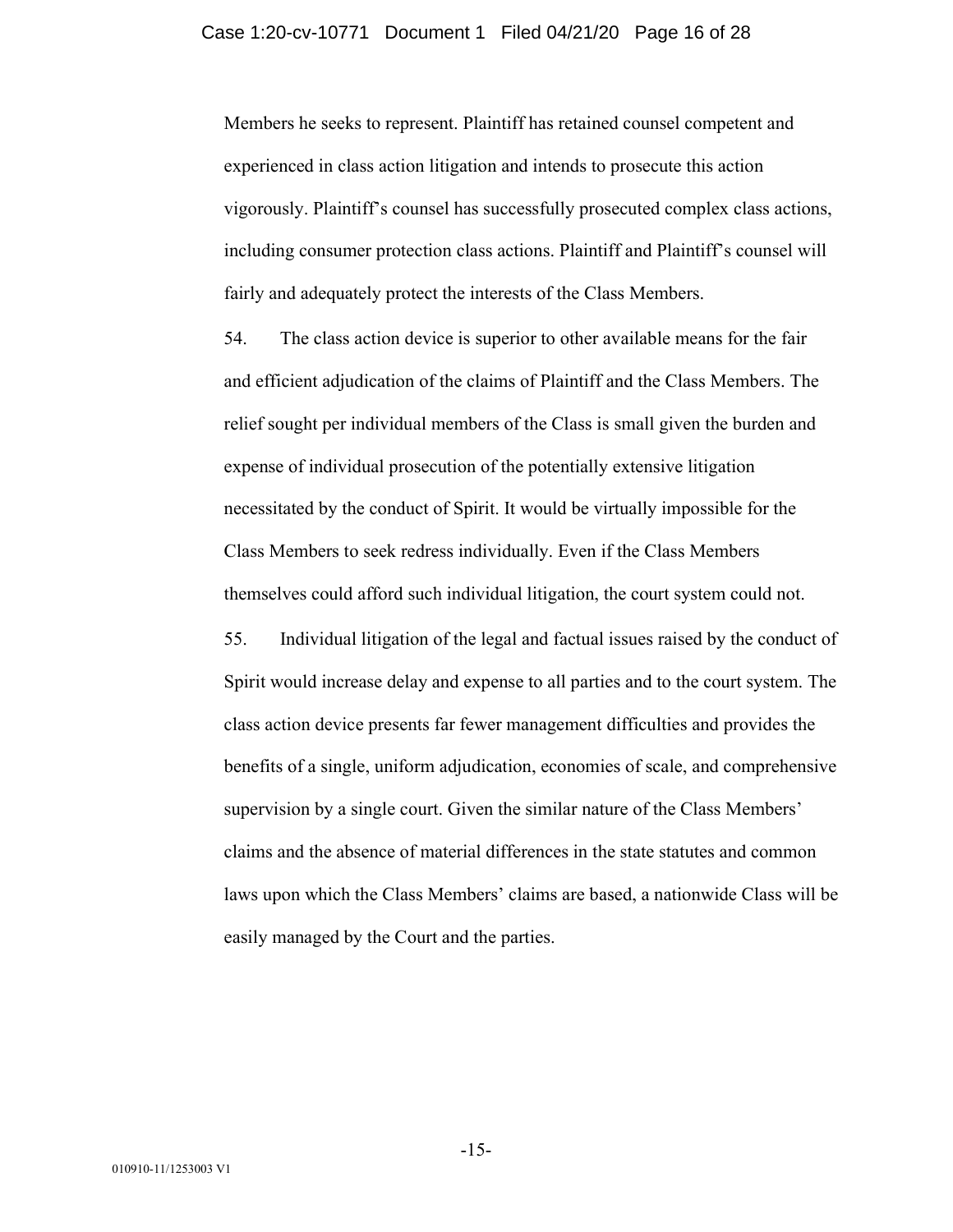# **VI. CAUSES OF ACTION COUNT I**

## **UNJUST ENRICHMENT**

56. Plaintiff restates and re-alleges, and incorporates herein by reference, the preceding paragraphs as if fully set forth herein.

57. At all times relevant hereto, Spirit sold Plaintiff and the members of the Class airline tickets for travel to, from, and within the United States.

> 58. Spirit has benefitted from its unlawful acts by receiving payments for the sale of tickets on cancelled flights, though Spirit has no right to deny Plaintiff and the Class Members refunds for tickets purchased on Spirit cancelled flights.

59. Plaintiff and members of the Class conferred upon Spirit a benefit in the form of money for tickets on specific flights. In paying for such flights, Plaintiff and the Class Members conferred benefits that were non-gratuitous.

60. Spirit appreciated or knew of the non-gratuitous benefits conferred upon it by Plaintiff and members of the Class.

61. Spirit accepted or retained the non-gratuitous benefits conferred by Plaintiff and members of the Class, with full knowledge and awareness that, because of Spirit's unconscionable wrongdoing, Plaintiff and members of the Class are entitled to refunds for cancelled flights. Retaining the non-gratuitous benefits conferred upon Spirit by Plaintiff and members of the Class under these circumstances made Spirit's retention of the non-gratuitous benefits unjust and inequitable.

-16-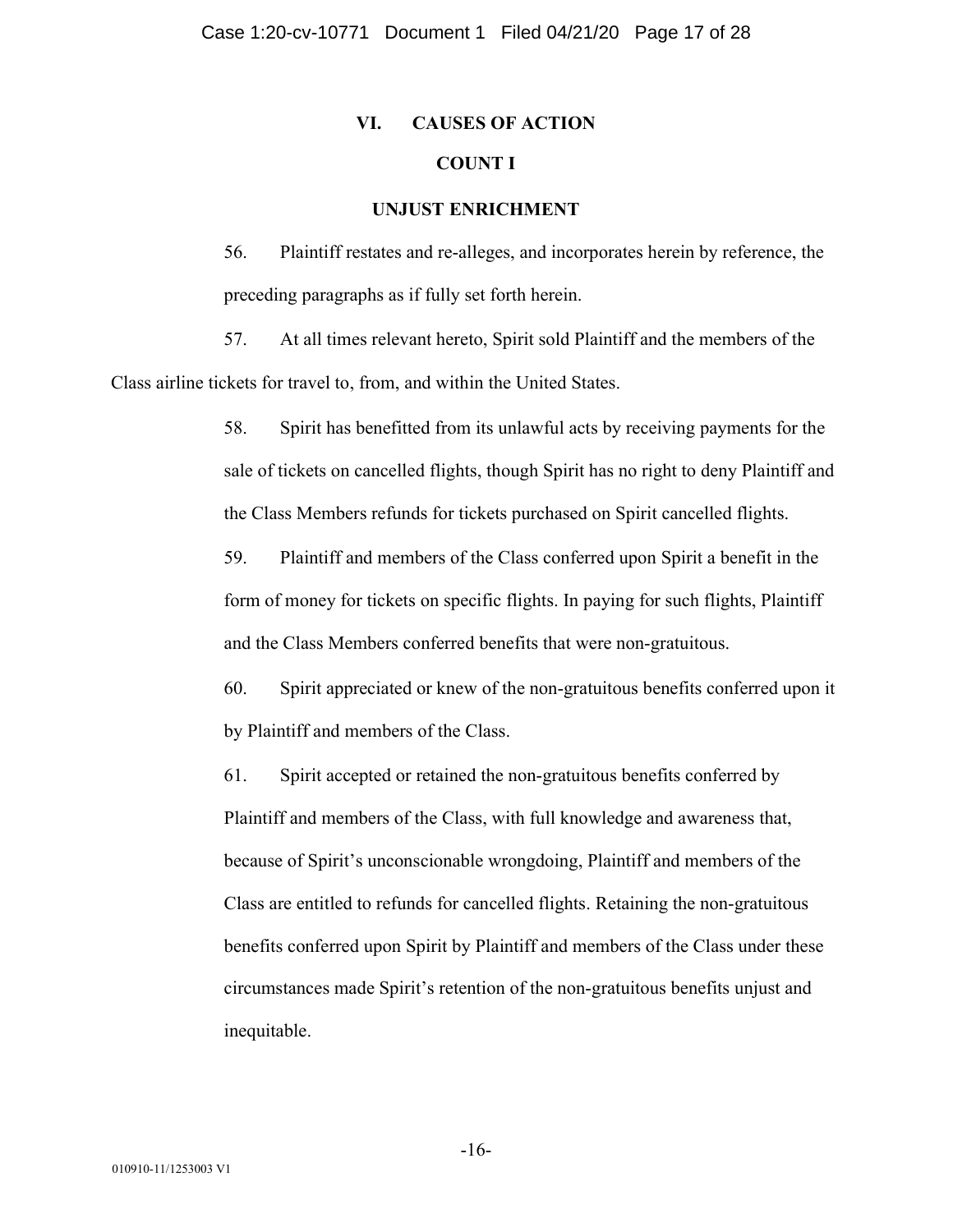62. Because Spirit's retention of the non-gratuitous benefits conferred by Plaintiff and members of the Class is unjust and inequitable, Plaintiff and members of the Class are entitled to, and seek disgorgement and restitution of their Spirit's wrongful profits, ticket revenue on Spirit cancelled flights, and benefits in a manner established by the Court.

# **COUNT II**

# **CONVERSION**

63. Plaintiff restates and re-alleges, and incorporates herein by reference, the preceding paragraphs as if fully set forth herein.

64. Plaintiff and the other members of the Class have an undisputed right to immediate refunds in lieu of rebookings and/or travel vouchers for their purchase of tickets on flights cancelled by Spirit.

65. Spirit wrongfully exercised control over and/or intentionally interfered with the rights of Plaintiff and members of the Class by limiting passengers on Spirit cancelled flights to either a rebooked flight or a travel voucher. All the while Spirit unlawfully retained the monies Plaintiff and the Class Members paid for tickets on Spirit cancelled flights.

66. Spirit deprived Plaintiff and the other members of the Class the value they paid for tickets on Spirit cancelled flights as well as their right for a refund.

67. Plaintiff and members of the Class have requested and/or demanded or could by law demand that Spirit issue refunds for Spirit cancelled flights.

68. This interference with the rights and services for which Plaintiff and members of the Class paid damaged Plaintiff and the members of the Class, in

-17-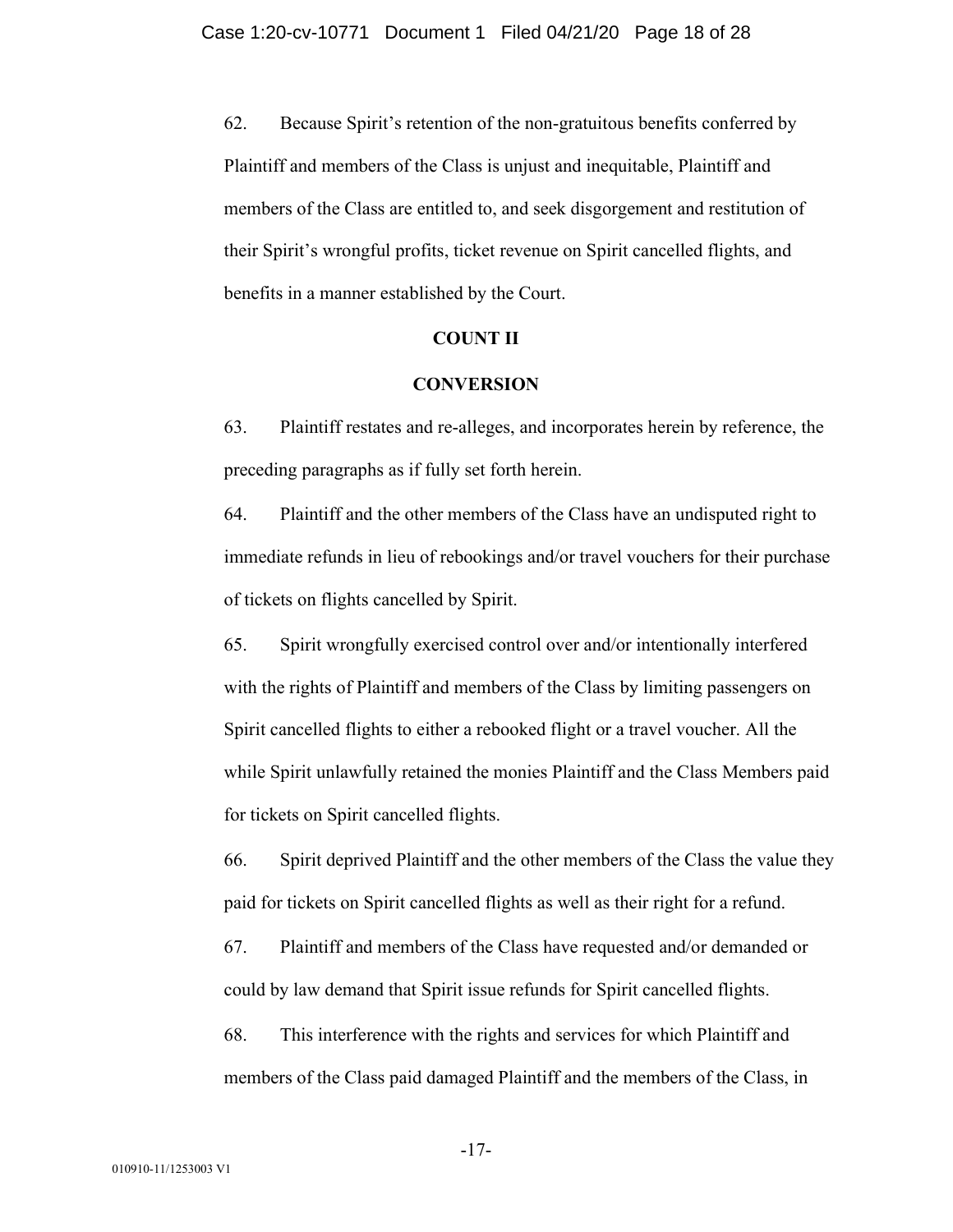that they purchased tickets and, as such, Spirit has deprived Plaintiff and members of the Class of the right to their property, in this case, the amounts paid for tickets on cancelled flights.

69. Plaintiff and members of the Class may exercise their right to full refunds of all amounts paid for tickets on Spirit cancelled flights.

#### **COUNT III**

# **BREACH OF CONTRACT**

70. Plaintiff realleges and reincorporates its allegations in paragraphs 1 through 89 above as if fully set forth herein.

71. This claim for breach of contract damages or, in the alternative, specific performance of the contract's refund terms, is based on Defendant's breaches of its Contract of Carriage, including its Guest Service Plan (the "Contract").

72. Plaintiff, along with all putative class members, entered into a Contract with Defendant for provision of air travel in exchange for payment. This Contract was drafted by Defendant.

73. Plaintiff, and all putative class members performed under the Contract, specifically, by tendering payment for the airline tickets to Defendant and complied with all conditions precedent under the Contract.

74. Due to Defendant's cancellation of their flights, Plaintiff, and all putative class members cannot use their airline tickets through no fault of their own and they are not getting the benefit of their bargain with Defendant.

75. Under the terms of the Contract of Carriage drafted by Defendant, Plaintiff and putative class members are entitled to refunds because Spirit cancelled their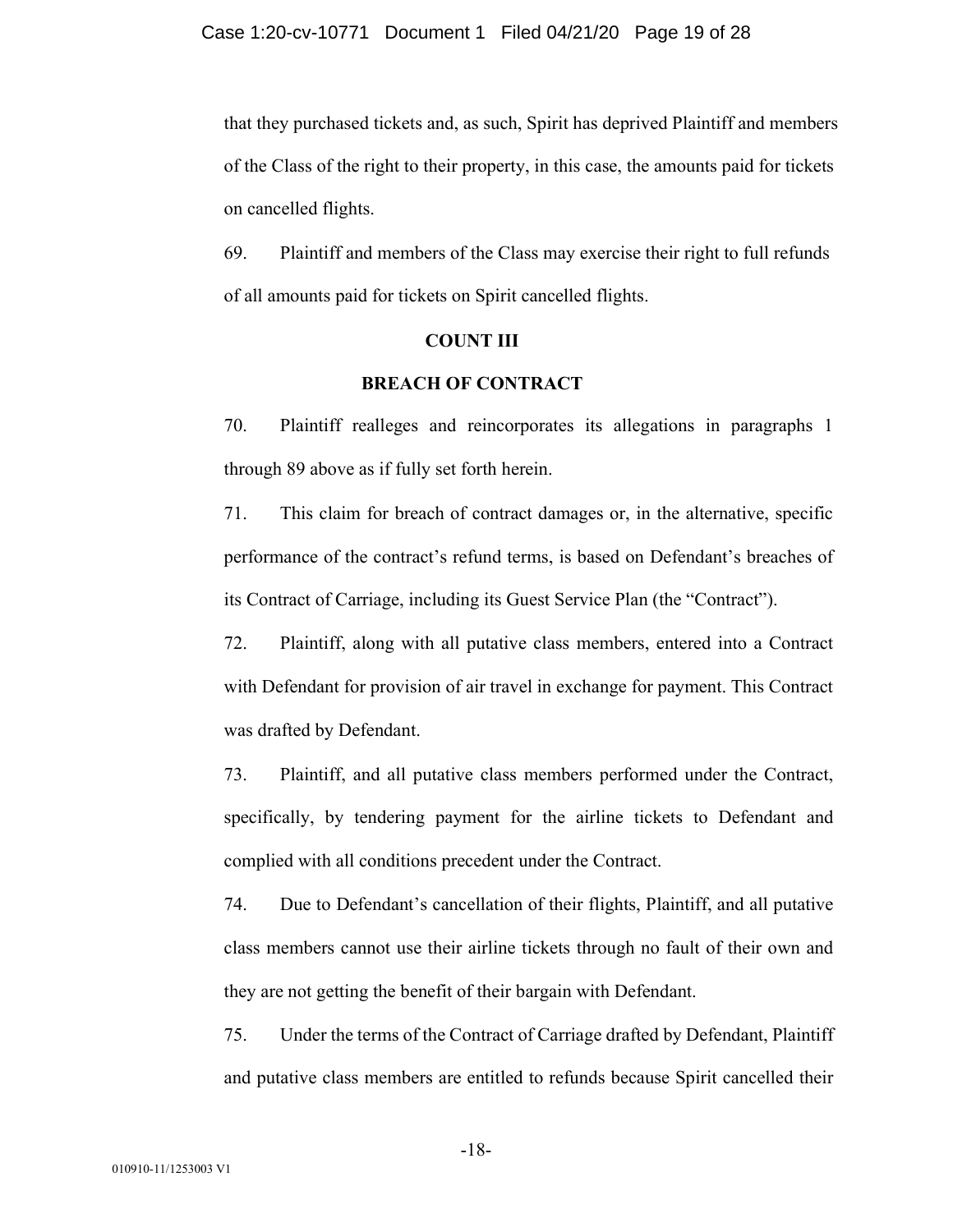flights. Contract of Carriage Art. 10. By failing to provide refunds, Spirit has breached its Contract of Carriage.

76. Spirit has further breached its Contract of Carriage by failing to provide refunds within seven days for cancelled tickets purchased with credit cards. Contract of Carriage Art. 15.5.

77. As a result of Defendant's breaches of contract, Plaintiff and the putative class members have incurred damages in an amount to be proven at trial.

# **COUNT IV**

# **VIOLATION OF THE FLORIDA CONSUMER FRAUD AND DECEPTIVE BUSINESS**

# **PRACTICES ACT**

78. Plaintiff restates and re-alleges, and incorporates herein by reference, the preceding paragraphs as if fully set forth herein.

79. At all times, the Florida Consumer Fraud and Deceptive Business Practices Act

("Consumer Fraud Act") has prohibited consumer fraud in trade or commerce:

# **501.204 Unlawful acts and practices.**

(1) Unfair methods of competition, unconscionable acts or practices, and unfair or deceptive acts or practices in the conduct of any trade or commerce are hereby declared unlawful.

(2) It is the intent of the Legislature that, in construing subsection (1), due consideration and great weight shall be given to the interpretations of the Federal Trade Commission and the federal courts relating to s.  $5(a)(1)$  of the Federal Trade Commission Act, 15 U.S.C. s. 45(a)(1) as of July 1, 2006.

80. Pursuant to the Consumer Fraud Act, Spirit had a statutory duty to refrain

from unfair or deceptive acts or practices in the sale of airline tickets to Plaintiff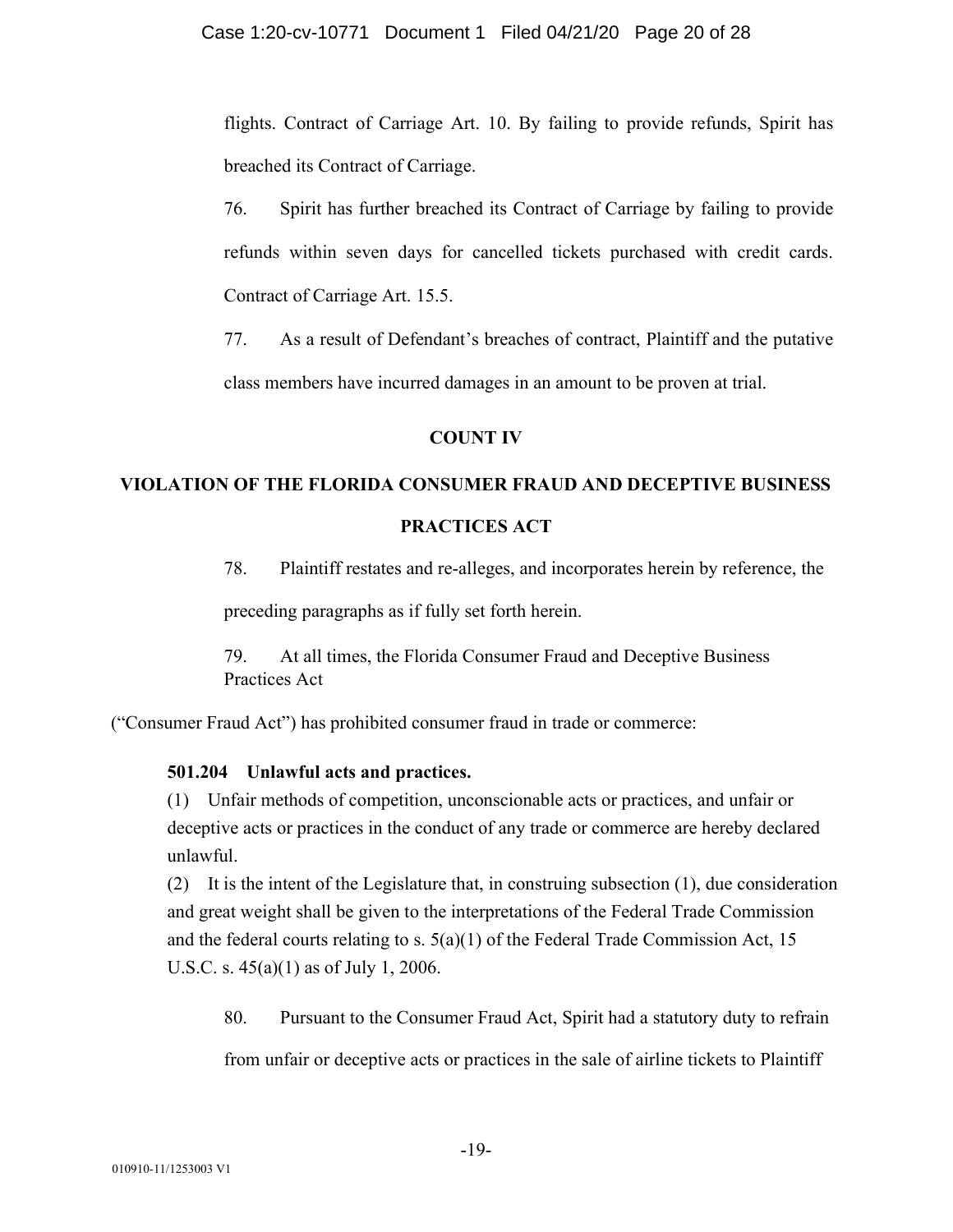and the proposed Class Members and in handling refunds otherwise due to Plaintiff and the Class Members.

81. Spirit intended that Plaintiff and the proposed Class Members rely on its material statements and omissions and unfair or deceptive acts regarding its refunds of airline tickets due to the unfair or deceptive acts or practices, including Spirit's unfair conduct, misrepresentations, and omissions of material fact regarding the ticket refunds; namely:

- a. Spirit's representations that passengers could only obtain a voucher or rebooking for a cancelled flight;
- b. Spirit's policies of limiting class members to travel vouchers and/or rebookings in lieu of refunds was deceptive, unfair, and unlawful; and
- c. Spirit committed unlawful acts by promoting, advertising, and selling airline tickets in a manner that violated passengers' rights to refunds.

82. Spirit's unfair practice, deceptive representations, and material omissions to Plaintiff and the proposed Class Members were, and are, unfair and deceptive acts and practices.

> 83. Spirit's unfair and deceptive acts and practices occurred while conducting trade or commerce.

> 84. Spirit engaged in wrongful conduct while at the same time obtaining, under false pretenses, and retaining significant sums of money from Plaintiff and the proposed Class Members.

85. Plaintiff and members of the Class were actually deceived by Spirit's misrepresentations and/or omissions of material fact.

-20-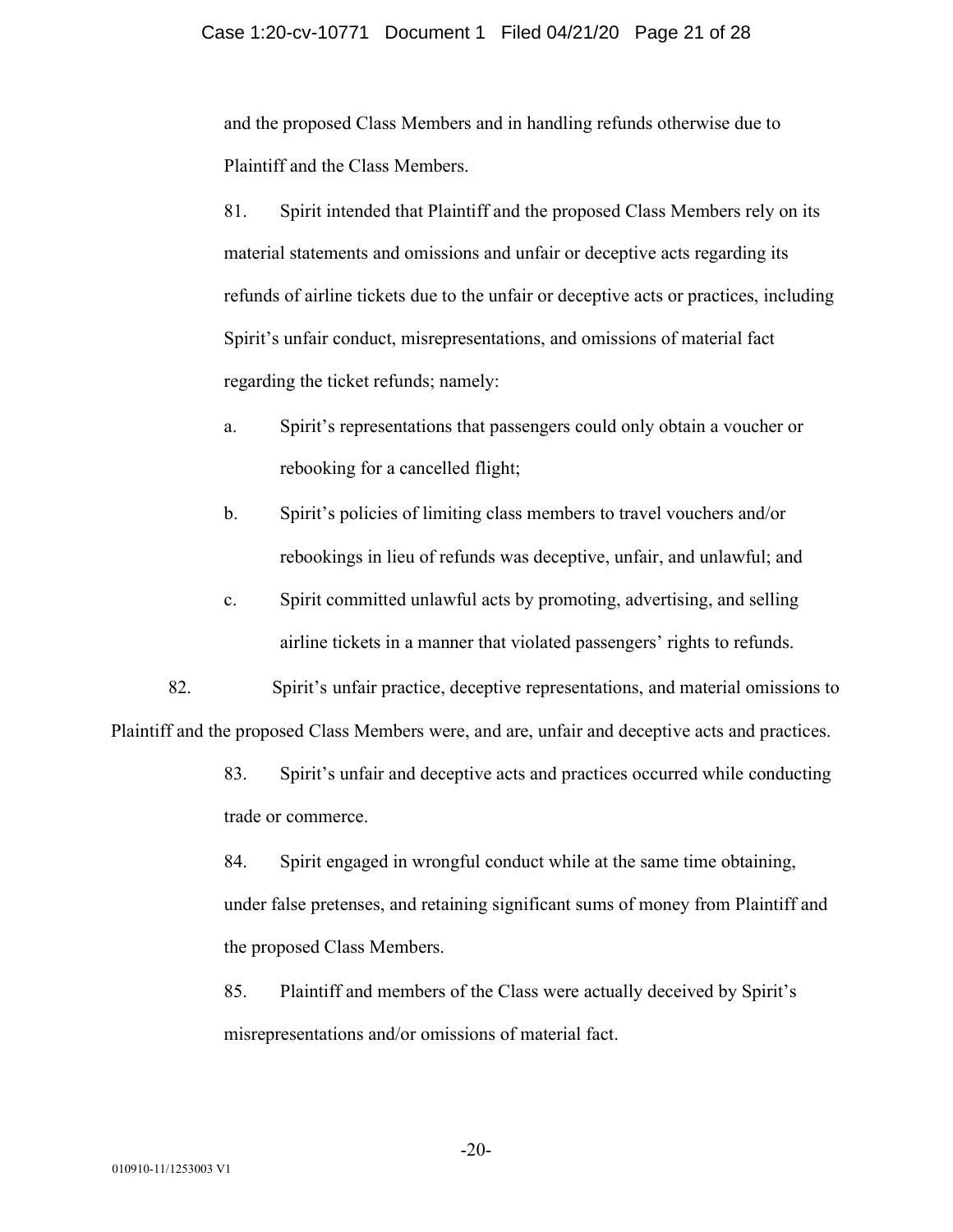86. As a proximate result of the Spirit's misrepresentations and/or omissions of material fact, Plaintiff and the proposed Class Members were damaged and have suffered an ascertainable loss, in an amount to be determined at trial, including but not limited to amounts for tickets on Spirit-cancelled flights.

# **COUNT V**

# **ALTERNATIVE COUNT FOR VIOLATIONS OF STATE CONSUMER PROTECTION ACTS**

87. Plaintiff restates and re-alleges, and incorporates herein by reference, the preceding paragraphs as if fully set forth herein and further alleges as follows:

88. Count II is brought by Plaintiff, individually and on behalf of all similarly situated residents of each of the 50 states for violations of the state consumer protection acts including (provided that Plaintiff does not presently assert a right to pursue this Count II under the statutes corresponding to the underlying footnote 6): $6$ 

- a. the Alaska Unfair Trade Practices and Consumer Protection Act, Alaska Stat. § 45.50.471, *et seq*.;
- b. the Arizona Consumer Fraud Act, Ariz. Rev. Stat. §§ 44-1521, *et seq*.;
- c. the Arkansas Deceptive Trade Practices Act, Ark. Code § 4-88-101, *et seq*.;
- d. the California Unfair Competition Law, Bus. & Prof. Code §§ 17200, *et seq*. and 17500, *et seq*.;

<sup>&</sup>lt;sup>6</sup> Plaintiff also places Spirit on notice that he intends to amend his complaint to seek recovery for Class Members under the following statutes: Alabama Code § 8-19-10(e); Alaska Statutes § 45.50.535; California Civil Code § 1782; Georgia Code § 10-1-399; Indiana Code § 24-5-0.5-5(a); Maine Revised Statutes, Title 5 § 50-634(g); Massachusetts General Laws Chapter 93A, § 9(3); Texas Business & Commercial Code § 17.505; West Virginia Code § 46A6-106(b); and Wyoming Statutes § 40-12-109.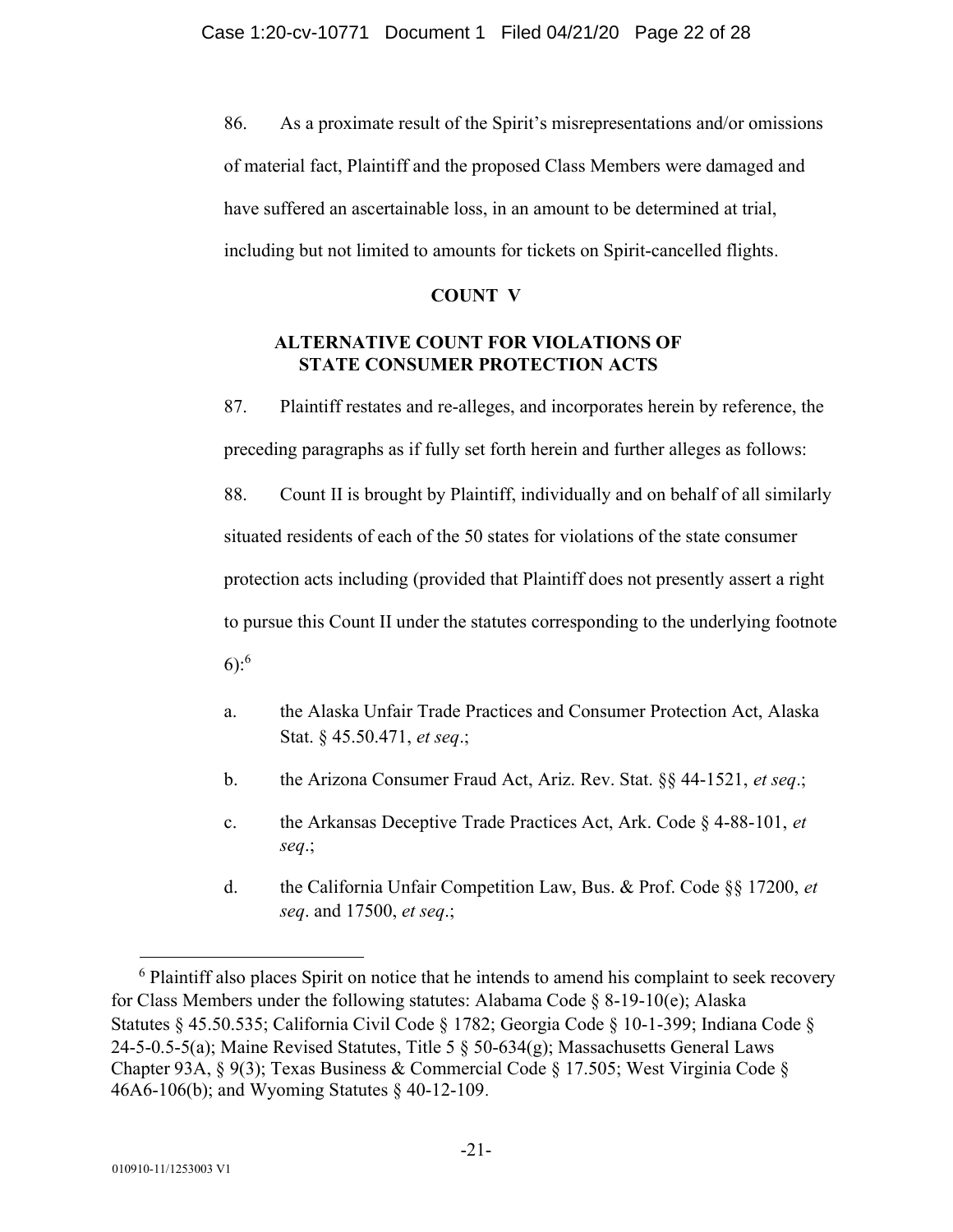- e. the California Consumers Legal Remedies Act, Cal. Civ. Code § 1750, *et seq*.;
- f. the Colorado Consumer Protection Act, Colo. Rev. Stat. Ann. § 6-1-101, *et seq*.;
- g. the Connecticut Unfair Trade Practices Act, Conn. Gen Stat. Ann. § 42110, *et seq*.;
- h. the Delaware Consumer Fraud Act, 6 Del. Code § 2513, *et seq*.;
- i. the D.C. Consumer Protection Procedures Act, D.C. Code § 28-3901, *et seq*.;
- j. the Georgia Fair Business Practices Act, Ga. Code Ann. § 10-1-390, *et seq*.;
- k. the Hawaii Unfair Competition Law, Haw. Rev. Stat. § 480-2, *et seq*.;
- l. the Illinois Consumer Fraud and Deceptive Business Practices Act, 815 ILCS 501/1, *et seq*.;
- m. the Idaho Consumer Protection Act, Idaho Code. Ann. § 48-601, *et seq*.;
- n. the Indiana Deceptive Consumer Sales Act, Ind. Code § 24-5-0.5-2, *et seq*.;
- o. the Iowa Consumer Fraud Act, Iowa Code § 714.16, *et seq*.
- p. the Kansas Consumer Protection Act, Kan. Stat. Ann. § 50-623, *et seq*.;
- q. the Kentucky Consumer Protection Act, Ky. Rev. Stat. Ann. § 367.110, *et seq*.;
- r. the Louisiana Unfair Trade Practices and Consumer Protection Law, LSAR.S. 51:1401, *et seq*.;
- s. the Maine Unfair Trade Practices Act, Me. Rev. Stat. Ann. Tit. 5, § 207, *et seq*.;
- t. the Maryland Consumer Protection Act, Md. Code Ann. Com. Law, § 13-301, *et seq*.;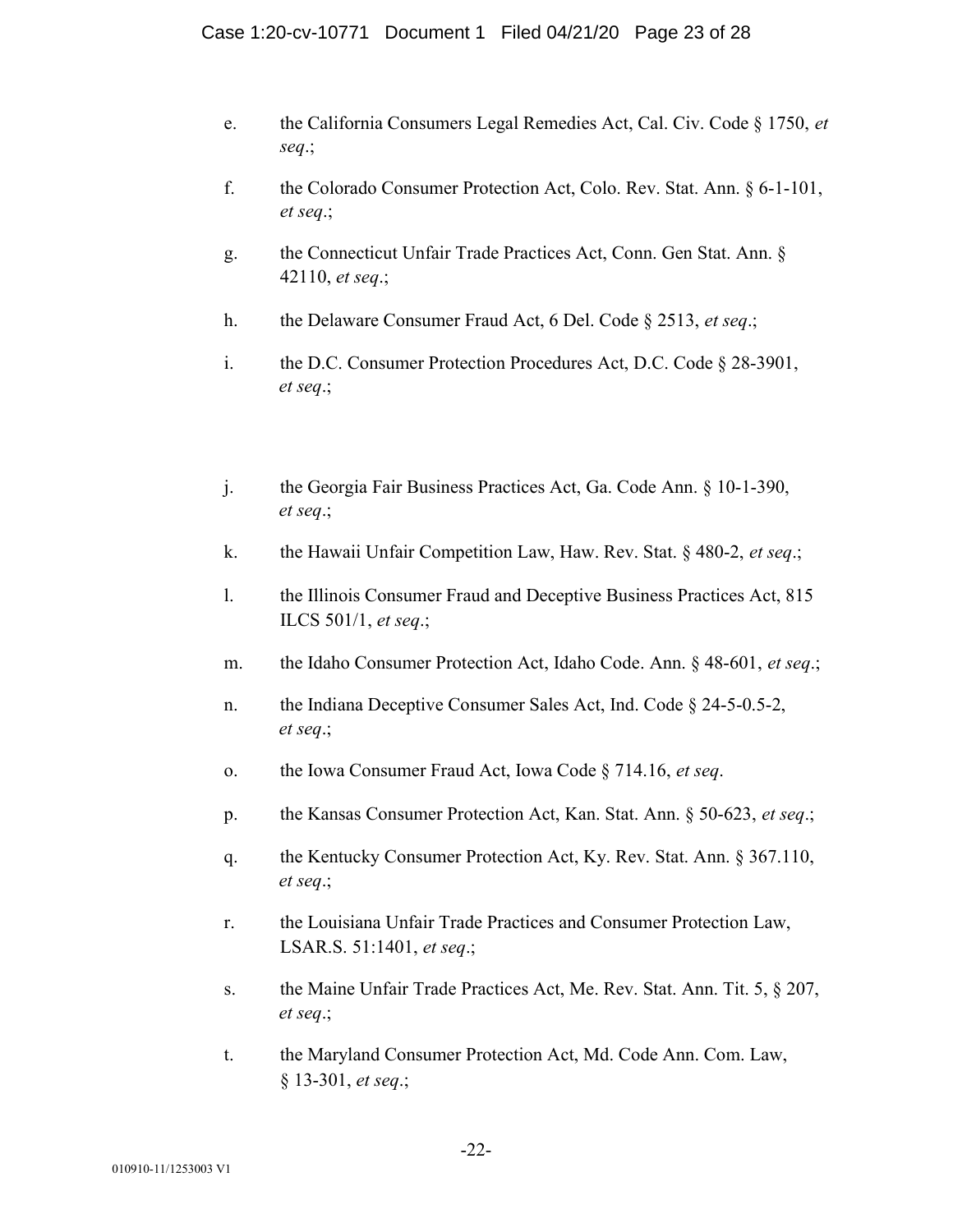- v. the Massachusetts Regulation of Business Practices for Consumers Protection Act, Mass. Gen Laws Ann. Ch. 93A, *et seq*.;
- w. the Michigan Consumer Protection Act, Mich. Comp. Laws Ann. § 445.901, *et seq*.;
- x. the Minnesota Prevention of Consumer Fraud Act, Minn. Stat. § 325F, *et seq*.;
- y. the Missouri Merchandising Practices Act, Mo. Rev. Stat. § 407, *et seq*.;
- z. the Nebraska Consumer Protection Act, Neb. Rev. St. § 59-1601, *et seq*.;

aa. the Nevada Deceptive Trade Practices Act, Nev. Rev. Stat. §

41.600,

*et seq*.;

bb. the New Hampshire Regulation of Business Practices For Consumer Protection, N.H. Rev. Stat. § 358-A:1, *et seq*.;

cc. the New Jersey Consumer Fraud Act, N.J. Stat. Ann. § 56:8, *et seq*.;

dd. the New Mexico Unfair Practices Act, N.M. Stat. Ann. § 57-12-1, *et seq*.;

- ee. the New York Consumer Protection from Deceptive Acts and Practices, N.Y. Gen. Bus. Law § 349, *et seq.*;
- ff. the North Carolina Unfair and Deceptive Trade Practices Act, N.C. Gen Stat. § 75-1.1, *et seq*.;
- gg. the North Dakota Consumer Fraud Act, N.D. Cent. Code § 51-15, *et seq*.;
- hh. the Ohio Consumer Sales Practices Act, Ohio Rev. Code Ann. § 1345.01, *et seq*.;
	- ii. the Oklahoma Consumer Protection Act, Okla. Stat. tit. 15 § 751,

*et seq*.;

jj. the Oregon Unlawful Trade Practices Act, Or. Rev. Stat. §

646.605,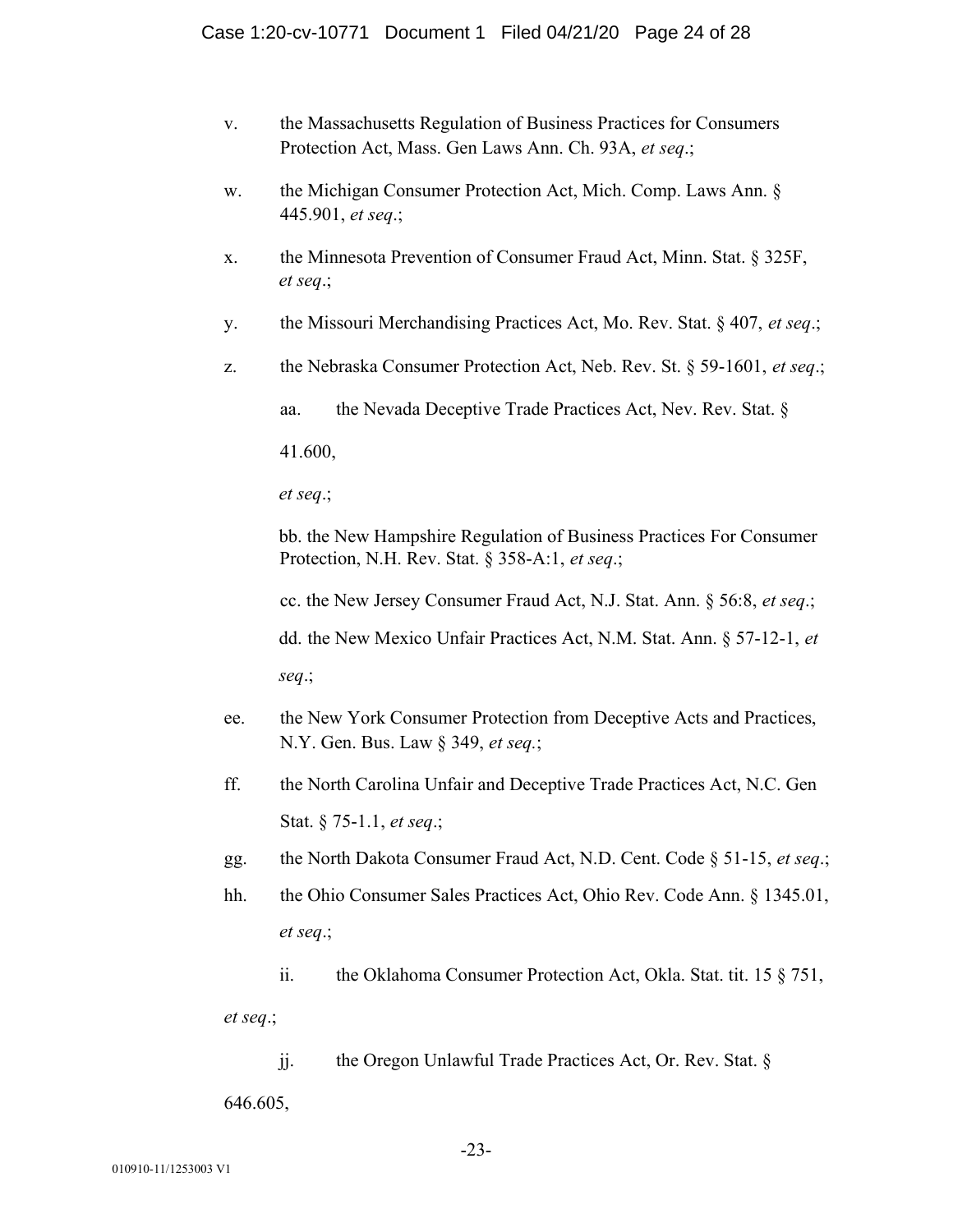*et seq*.;

- kk. the Pennsylvania Unfair Trade Practices and Consumer Protection Law, 73 P.S. § 201-1, *et seq*.;
- ll. the Rhode Island Deceptive Trade Practices Act, R.I. Gen. Laws § 6- 13.15.2(B), *et seq*.;
- mm. the South Carolina Unfair Trade Practices Act, S.C. Code Ann. §§ 39-510, *et seq*.;
- nn. the South Dakota Deceptive Trade Practices and Consumer Protection, S.D. Codified Laws § 37-24-1, *et seq*.;
- oo. the Tennessee Consumer Protection Act, Tenn. Code Ann. § 47-18-101, *et seq*.;
- pp. the Texas Deceptive Trade Practices-Consumer Protection Act, Tex. Code Ann., Bus. & Con. § 17.41, *et seq*.;
- qq. the Utah Consumer Sales Practices Act, Utah Code. Ann. § 13-11-175, *et seq*.;
- rr. the Vermont Consumer Fraud Act, 9 V.S.A. § 2451, *et seq*.;
- ss. the Virginia Consumer Protection Act of 1977, Va. Code Ann. § 59.1-199, *et seq*.;
- tt. the Washington Consumer Protection Act, Wash. Rev. Code § 19.86.010, *et seq*.;
- uu. the West Virginia Consumer Credit And Protection Act, W. Va. Code § 46A, *et seq*.;
- vv. the Wisconsin Deceptive Trade Practices Act, Wis. Stat. § 100.18, *et seq*.; and
- ww. the Wyoming Consumer Protection Act, Wyo. Stat. Ann. § 40-12-101, *et seq*.
- 88. The unfair and deceptive practices engaged in by Spirit described above,

occurring in the course of conduct involving trade or commerce, constitute unfair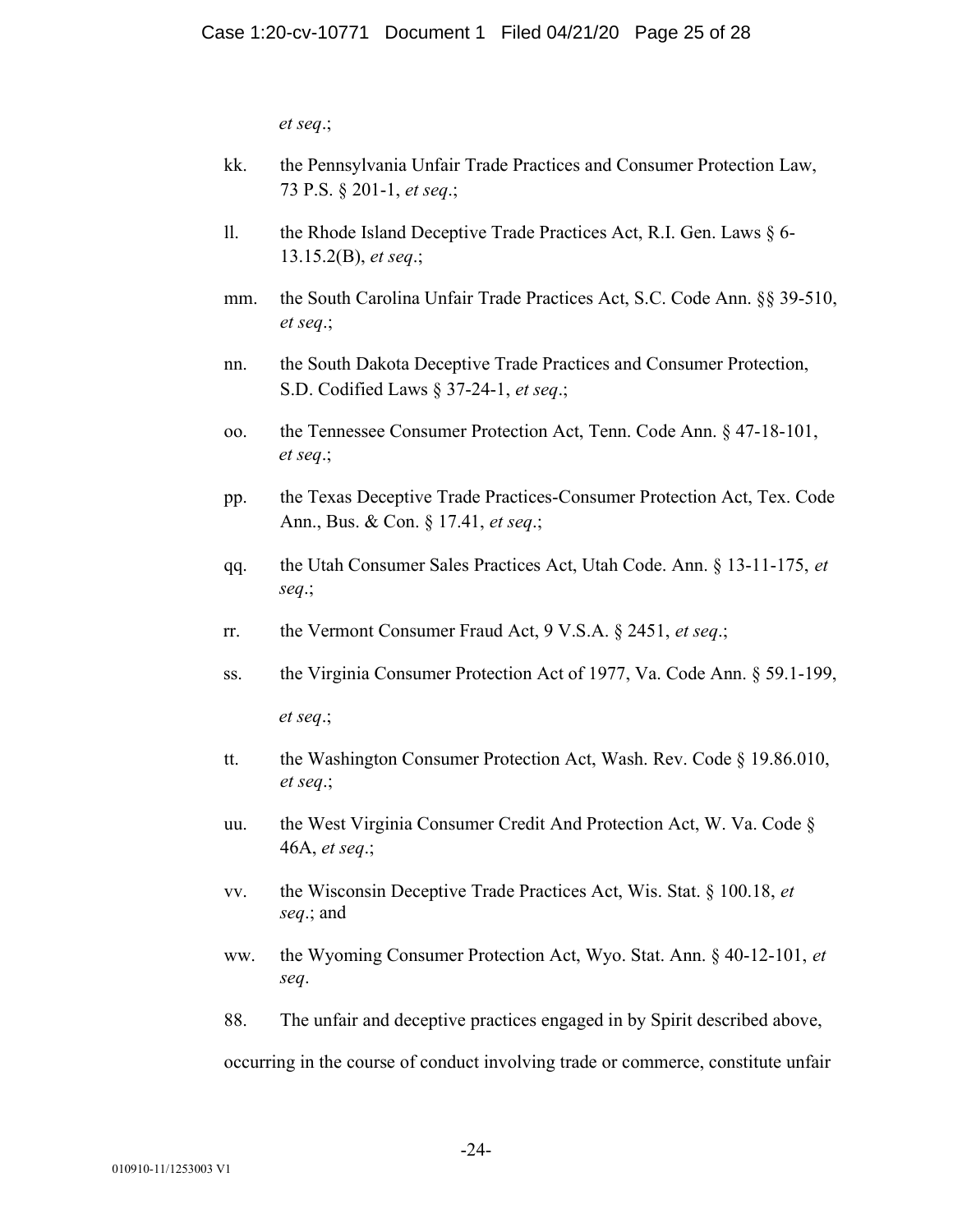methods of competition and unfair or deceptive acts or practices within the meaning of each of the above- enumerated statutes.

89. Spirit's acts and practices were unfair and created a likelihood of confusion or misunderstanding and misled, deceived, or damaged Plaintiff and members of the Class in connection with the sale and refunds of airline tickets. Spirit's conduct also constituted the use or employment of deception, fraud, false pretense, false promise, misrepresentation, or the knowing concealment, suppression, or omission of a material fact with intent that others rely upon the concealment, suppression, or omission in connection with the sale or advertisement of goods or services, whether or not a person has in fact been misled, deceived, or damaged in violation of each of the above-enumerated statutes.

90. Plaintiff, on behalf of himself and the Class Members, seek monetary damages, treble damages, and such other and further relief as set forth in each of the above-enumerated statutes.

## **PRAYER FOR RELIEF**

WHEREFORE, Plaintiff and Class Members request that the Court enter an order or judgment against Defendants including:

A. Certification of the action as a Class Action under Rules 23(b)(2) and 23(b)(3) of the Federal Rules of Civil Procedure, and appointment of Plaintiff as Class Representative and his counsel of record as Class Counsel;

B. Damages in the amount of unrefunded monies paid for Spirit airline tickets;

-25-